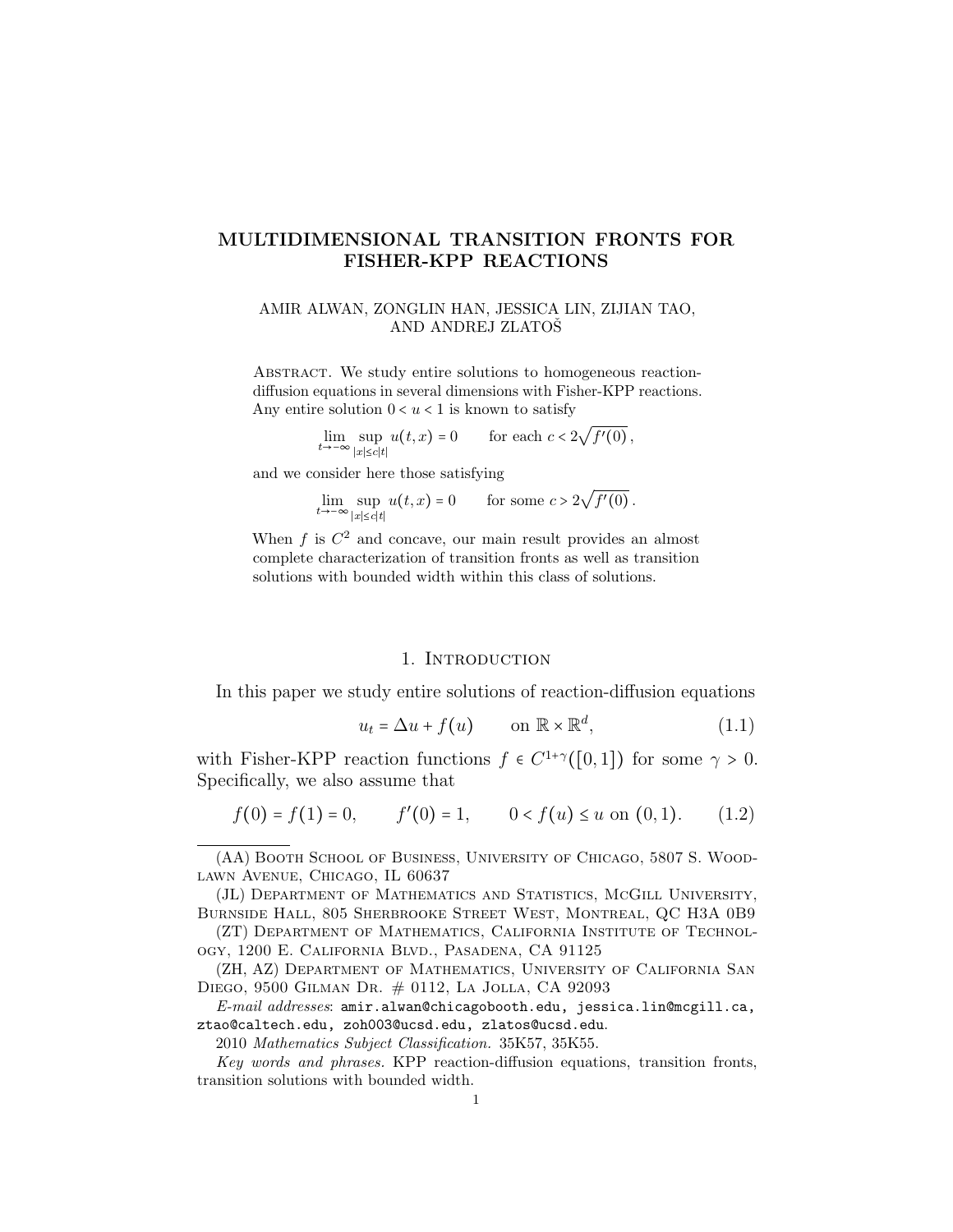We note that a simple scaling argument extends our results to the general Fisher-KPP case

$$
f(0) = f(1) = 0, \qquad f'(0) > 0, \qquad 0 < f(u) \le f'(0)u \text{ on } (0,1).
$$

The study of [\(1.1\)](#page-0-0) was started 80 years ago by Kolmogorov, Petrovskii, and Piskunov [\[13\]](#page-16-0) and Fisher [\[6\]](#page-15-0) in one dimension  $d = 1$ , while here we consider entire solutions  $u : \mathbb{R}^{d+1} \to [0,1]$  for any  $d \ge 1$ . These model propagation of reactive processes such as forest fires, nuclear reactions in stars, or population dynamics. The value  $u = 0$  represents the unburned (or minimal-temperature or zero-population-density) state, while  $u = 1$ represents the burned (or maximal-temperature or maximal-populationdensity) state. Fisher-KPP reactions possess the "hair-trigger effect", meaning that for any solution  $0 \le u \le 1$  except  $u \equiv 0$ , the asymptotically stable state  $u = 1$  will invade the whole spatial domain  $\mathbb{R}^d$  as  $t \to \infty$ (while the state  $u = 0$  is unstable). In fact, we have [\[1\]](#page-15-1)

<span id="page-1-2"></span>
$$
\lim_{t \to \infty} \inf_{|x| \le ct} u(t, x) = 1 \qquad \text{for each } c < 2. \tag{1.3}
$$

This immediately implies that except when  $u \equiv 1$ , we also have

<span id="page-1-0"></span>
$$
\lim_{t \to -\infty} \sup_{|x| \le c|t|} u(t, x) = 0 \qquad \text{for each } c < 2. \tag{1.4}
$$

Note that the strong maximum principle and  $0 \le u \le 1$  imply that  $0 < u < 1$  whenever  $u \neq 0, 1$ , and we will assume this from now on.

In their pioneering work [\[10\]](#page-15-2), Hamel and Nadirashvili provided a partial characterization of such solutions of  $(1.1)$ . Under the additional hypotheses of  $f \in C^2([0,1])$ , f being concave, and  $f'(1) < 0$ , they<br>identified all solutions  $y : \mathbb{R}^{d+1} \to (0,1)$  which also satisfy  $(g^c, (1,4))$ identified all solutions  $u : \mathbb{R}^{d+1} \to (0,1)$  which also satisfy (cf. [\(1.4\)](#page-1-0))

<span id="page-1-1"></span>
$$
\lim_{t \to -\infty} \sup_{|x| \le c|t|} u(t, x) = 0 \qquad \text{for some } c > 2 \tag{1.5}
$$

(we will call these *Hamel-Nadirashvili solutions*). They showed that these solutions are naturally parametrized by all finite positive Borel measures supported inside the open unit ball in  $\mathbb{R}^d$  (see Remark 1 after Theorem [1.2](#page-4-0) below). One of us later showed [\[27\]](#page-16-1) that this infinitedimensional manifold of solutions, parametrized by Borel measures, also exists without the additional hypotheses from [\[10\]](#page-15-2) (see Theorem [1.2\)](#page-4-0), although it is not yet known whether other solutions satisfying [\(1.5\)](#page-1-1) can exist in this case.

It follows from  $(1.3)$  and  $(1.4)$  that all entire solutions  $0 < u < 1$  for Fisher-KPP reactions satisfy

<span id="page-1-3"></span>
$$
\lim_{t \to -\infty} u(t, x) = 0 \quad \text{and} \quad \lim_{t \to \infty} u(t, x) = 1 \quad (1.6)
$$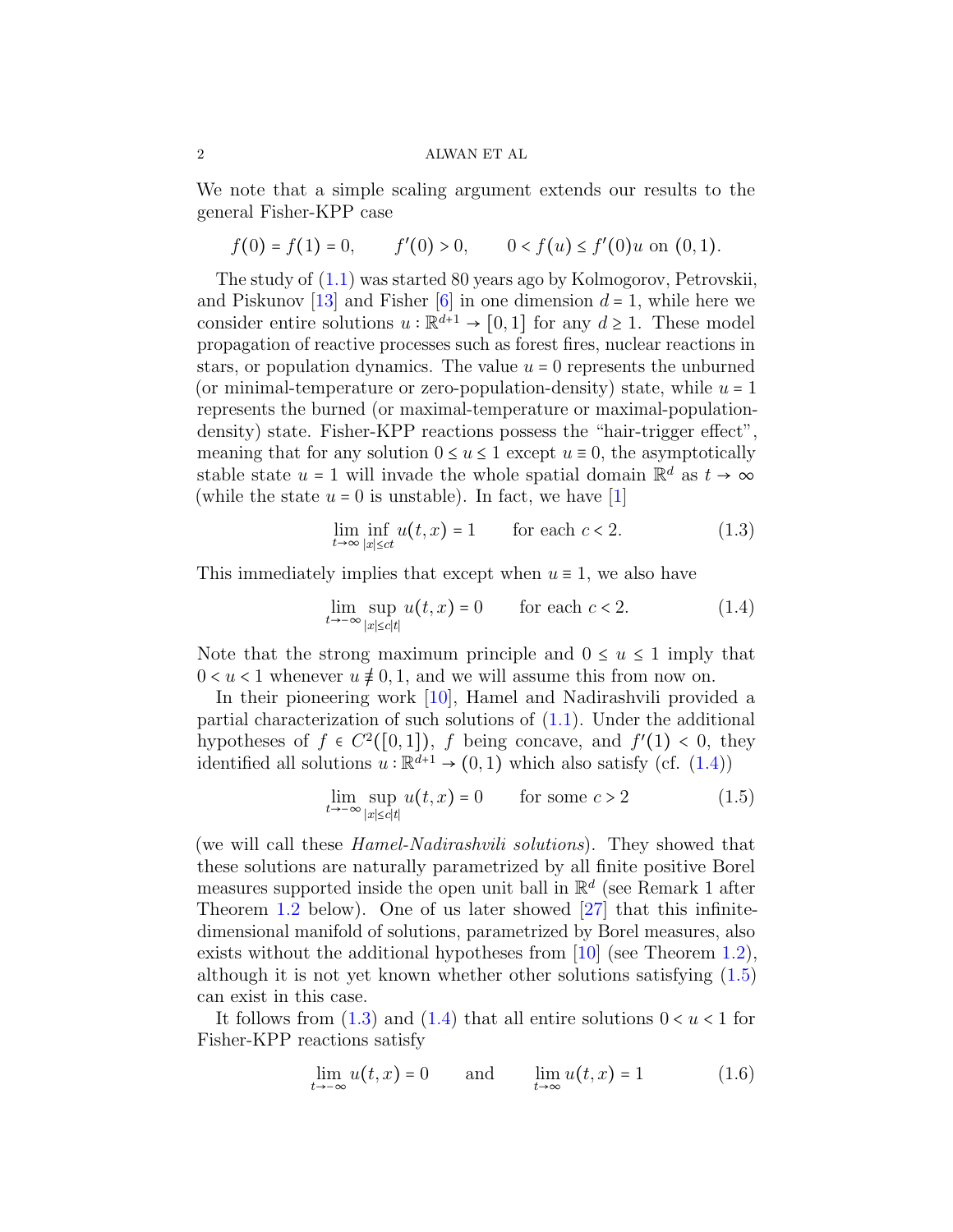locally uniformly. Our goal here is to study the nature of this transition from 0 to 1. Aerial footage of forest fires usually shows relatively narrow lines of fire separating burned and unburned areas, and we investigate the question which entire solutions also have this property. More specifically, which are transition fronts, defined by Berestycki and Hamel in  $[2,3]$  $[2,3]$  (and earlier in some special situations by Matano  $[15]$ ) and Shen [\[21\]](#page-16-3)); and more generally, which are transition solutions with bounded width, defined by one of us in [\[30\]](#page-16-4). Let us now state these definitions.

For any u as above,  $t \in \mathbb{R}$ , and  $\epsilon \in [0, 1]$  let

$$
\Omega_{u,\epsilon}(t) \coloneqq \{x \in \mathbb{R}^d : u(t,x) \ge \epsilon\},\,
$$
  

$$
\Omega'_{u,\epsilon}(t) \coloneqq \{x \in \mathbb{R}^d : u(t,x) \le \epsilon\},\,
$$

and for any  $E \subseteq \mathbb{R}^d$  and  $L > 0$  let

<span id="page-2-0"></span>
$$
B_L(E) \coloneqq \bigcup_{x \in E} B_L(x),
$$

with the convention  $B_L(\varnothing) = \varnothing$ .

<span id="page-2-2"></span>**Definition 1.1.** Let  $0 < u < 1$  be an entire solution to  $(1.1)$ .

- (i) u is a transition solution if it satisfies  $(1.6)$  locally uniformly.
- (ii) u has bounded width if for each  $\epsilon \in (0, \frac{1}{2})$  $(\frac{1}{2})$  there is  $L_{\epsilon} < \infty$  such that

$$
\Omega_{u,\epsilon}(t) \subseteq B_{L_{\epsilon}}(\Omega_{u,1-\epsilon}(t)) \qquad \text{for each } t \in \mathbb{R}.
$$
 (1.7)

(iii) u is a *transition front* if it has bounded width, for each  $\epsilon \in (0, \frac{1}{2})$ 2 ) there is  $L'_{\epsilon} < \infty$  such that

$$
\Omega'_{u,1-\epsilon}(t) \subseteq B_{L'_{\epsilon}}(\Omega'_{u,\epsilon}(t)) \qquad \text{for each } t \in \mathbb{R},\tag{1.8}
$$

and there are  $n, L$  such that for any  $t \in \mathbb{R}$ , there is a union  $\Gamma_t$  of at most n rotated continuous graphs in  $\mathbb{R}^d$  which satisfy

<span id="page-2-1"></span>
$$
\partial\Omega_{u,1/2}(t)\subseteq B_L(\Gamma_t).
$$

*Remarks.* 1. When f is Fisher-KPP, then all entire solutions  $0 < u < 1$ are transition solutions (this is not true for more general  $f$ ).

2. A rotated continuous graph in  $\mathbb{R}^d$  is a rotation of the graph of some continuous function  $h : \mathbb{R}^{d-1} \to \mathbb{R}$  (which is a subset of  $\mathbb{R}^d$ ).

3. The original definition of transition fronts in [\[2,](#page-15-3) [3\]](#page-15-4) was slightly different from (iii), but the two are equivalent  $[30]$ .

4. In one dimension  $d = 1$  the set  $\Gamma_t$  in (iii) is just a collection of at most *n* points. The special case  $n = 1$  of transition fronts with a single interface is of particular interest and has recently been studied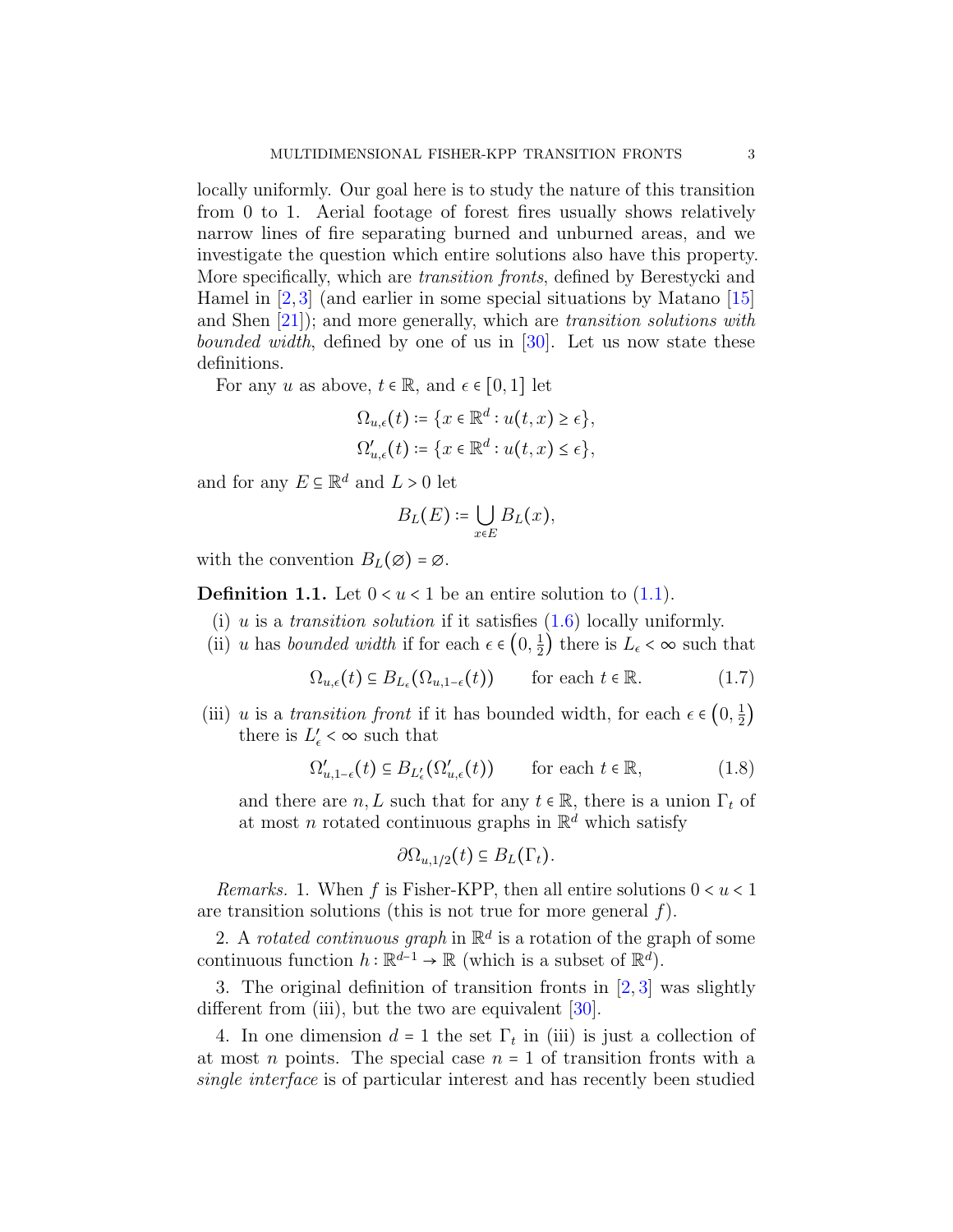extensively for various types of reactions (see, e.g.,  $\{3, 5, 9, 11, 12, 14, 16-\}$  $\{3, 5, 9, 11, 12, 14, 16-\}$  $\{3, 5, 9, 11, 12, 14, 16-\}$  $\{3, 5, 9, 11, 12, 14, 16-\}$  $\{3, 5, 9, 11, 12, 14, 16-\}$  $\{3, 5, 9, 11, 12, 14, 16-\}$  $\{3, 5, 9, 11, 12, 14, 16-\}$  $\{3, 5, 9, 11, 12, 14, 16-\}$  $\{3, 5, 9, 11, 12, 14, 16-\}$  $\{3, 5, 9, 11, 12, 14, 16-\}$  $\{3, 5, 9, 11, 12, 14, 16-\}$ [29\]](#page-16-9)). These are entire solutions  $0 < u < 1$  satisfying

<span id="page-3-0"></span>
$$
\lim_{x \to -\infty} u(t, x + x_t) = 1 \quad \text{and} \quad \lim_{x \to \infty} u(t, x + x_t) = 0 \quad (1.9)
$$

uniformly in  $t \in \mathbb{R}$ , where  $x_t := \max\{x \in \mathbb{R} : u(t, x) = \frac{1}{2}\}$  $\frac{1}{2}$  (or with 0 and 1) exchanged in [\(1.9\)](#page-3-0)). They were introduced as a generalization of the concept of traveling fronts, solutions of the form  $u(t, x) = U(x - ct)$ for some decreasing front profile  $U : \mathbb{R} \to (0,1)$  with  $\lim_{s\to -\infty} U(s) =$ 1 and  $\lim_{s\to\infty}U(s) = 0$ , and some front speed c. (It is well-known that for [\(1.1\)](#page-0-0) with a Fisher-KPP reaction, these exist if and only if  $c \geq 2\sqrt{f'(0)}$ .) Traveling fronts, which were already studied in [\[6,](#page-15-0) 12] only only the homogeneous reactions, and transition fronts are [13\]](#page-16-0), only exist for homogeneous reactions, and transition fronts are their natural generalization that can exist in both homogeneous and heterogeneous (i.e., x-dependent) media. We discuss recent results concerning transition fronts for homogeneous reactions below.

5. Solutions satisfying [\(1.7\)](#page-2-0) and [\(1.8\)](#page-2-1) but not necessarily the closenessto-graphs condition are said to have *doubly bounded width* [\[30\]](#page-16-4). Our main result (Theorem [1.3\)](#page-6-0) and its proof remain unchanged when "transition fronts" are replaced by "transition solutions with doubly bounded width".

It is easily seen that a transition solution  $u$  is a transition front if and only if the Hausdorff distance of any two *level sets*  $\{x \in \mathbb{R}^d : u(t, x) = \epsilon\}$  of u stays bounded uniformly in time, and the level set  $\{x \in \mathbb{R}^d : u(t,x) = \frac{1}{2}$ 2 (then also any other) is at each time uniformly close to a uniformly  $\alpha$ bounded number of time-dependent rotated continuous graphs. In contrast, u is a transition solution with bounded width if and only if the Hausdorff distance of any two *super-level sets*  $\Omega_{u,\epsilon}(t)$  of u stays bounded uniformly in time.

This distinction results in some notable differences. For instance, transition fronts (and transition solutions with doubly bounded width) satisfy

<span id="page-3-1"></span>
$$
\inf_{x \in \mathbb{R}^d} u(t, x) = 0 \quad \text{and} \quad \sup_{x \in \mathbb{R}^d} u(t, x) = 1 \tag{1.10}
$$

for each  $t \in \mathbb{R}$ , while transition solutions with bounded only verify the second limit. Also, transition solutions with bounded width in dimensions  $d \geq 2$  may involve dynamics where the invading state  $u \approx 1$ first encircles large regions where  $u \approx 0$  (with their sizes unbounded as  $t \to \infty$ ) and then invades them. On the other hand, such solutions cannot be transition fronts (or have doubly bounded width) because, for instance, at some time t there will be a point x with  $u(t, x) = \frac{2}{3}$ 3 near the center of such a region but points y with  $u(t, y) = \frac{1}{3}$  will all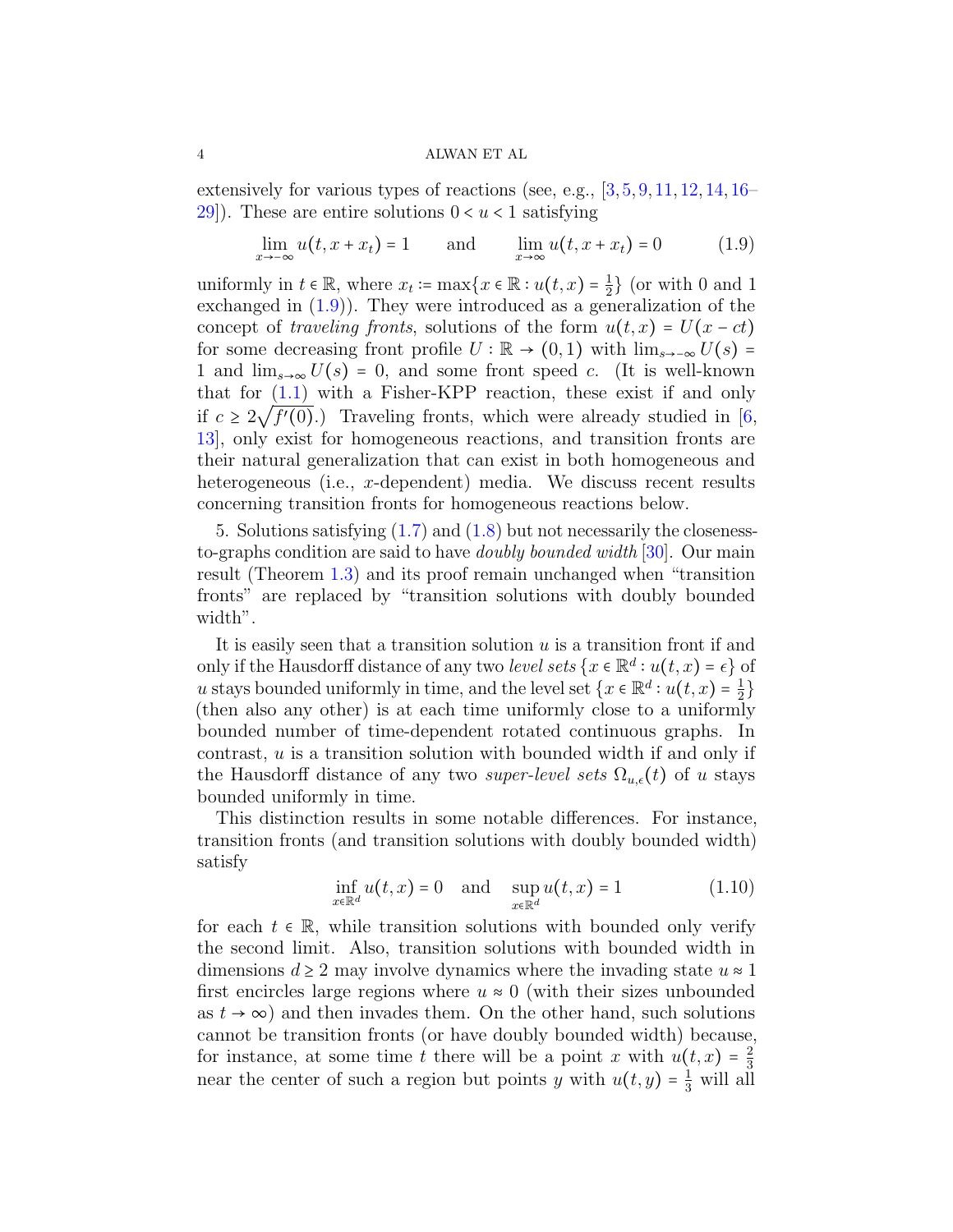lie outside of this region (and thus far away from  $x$ ). Because this phenomenon does occur for various heterogeneous reactions (e.g., for stationary ergodic reactions with short-range correlations), preventing existence of transition fronts in these settings, it is important to study both these classes of solutions to  $(1.1)$ . We refer to  $[30]$  for a more detailed discussion of the relevant issues.

Coming back to the homogeneous equation [\(1.1\)](#page-0-0) with a Fisher-KPP reaction  $f$ , the first systematic study of its entire solutions was undertaken in  $[9,10]$  $[9,10]$  under some additional conditions on f. We will use here the following closely related result from [\[27\]](#page-16-1), which concerns the main object of our study — the Hamel-Nadirashvili solutions to  $(1.1)$  — and holds for general Fisher-KPP reactions. In order to state it, first recall that if  $\mu$  is a positive Borel measure on  $\mathbb{R}^d$ , its support supp $(\mu)$  is the minimal closed ast A quantity that  $\mu(A)$ ,  $0$ , while its exactial support is minimal closed set A such that  $\mu(A^c) = 0$ , while its essential support is any Borel set A such that  $\mu(A) = \mu(\mathbb{R}^d)$  and  $\mu(A') < \mu(A)$  whenever  $A' \subseteq A$  and  $A \setminus A'$  has positive Lebesgue measure. The collection of all essential supports of  $\mu$  will be denoted ess supp $(\mu)$ . Following [\[27\]](#page-16-1), we then define the *convex hull* of  $\mu$  to be

$$
\operatorname{ch}(\mu) \coloneqq \bigcap_{A \in \operatorname{ess\,supp}(\mu)} \operatorname{ch}(A),
$$

where  $ch(A)$  is the convex hull of the set A. Note that we may have ch( $\mu$ ) ∉ ess supp( $\mu$ ) [\[27\]](#page-16-1). Finally, let  $B_r$  denote the open ball  $B_r(0) \subseteq \mathbb{R}^d$ with radius r and centered at 0, and let  $S^{d-1} \coloneqq \partial B_1$ .

<span id="page-4-0"></span>**Theorem 1.2** ([\[27\]](#page-16-1)). Assume that  $f \in C^{1+\gamma}([0,1])$  for some  $\gamma > 0$  and satisfies [\(1.2\)](#page-0-1), let  $\mu$  be a finite positive non-zero Borel measure on  $\mathbb{R}^d$ with supp $(\mu) \subseteq B_1$ , and let

<span id="page-4-1"></span>
$$
v_{\mu}(t,x) \coloneqq \int_{B_1} e^{-\xi \cdot x + (|\xi|^2 + 1)t} \, d\mu(\xi). \tag{1.11}
$$

(i) There is an increasing function  $h : [0, \infty] \to [0, 1)$  with  $h(0) = 0$ ,  $h'(0) = 1$  and  $\lim_{v \to \infty} h(v) = 1$ , and an entire solution  $u_{\mu}$  of  $(1.1)$ such that  $(u_\mu)_t > 0$  and

<span id="page-4-2"></span>
$$
h(v_{\mu}) \le u_{\mu} \le \min\{v_{\mu}, 1\}.
$$
 (1.12)

In addition,  $u_{\mu} \neq u_{\mu'}$  whenever  $\mu \neq \mu'$ . (ii) We have

$$
\inf_{x \in \mathbb{R}^d} u_{\mu}(t, x) = 0 \qquad \text{and} \qquad \sup_{x \in \mathbb{R}^d} u_{\mu}(t, x) = 1 \tag{1.13}
$$

for each  $t \in \mathbb{R}$  if and only if  $0 \notin ch(\mu)$ . (iii) If  $0 \notin \text{supp}(\mu)$ , then  $u_{\mu}$  has bounded width.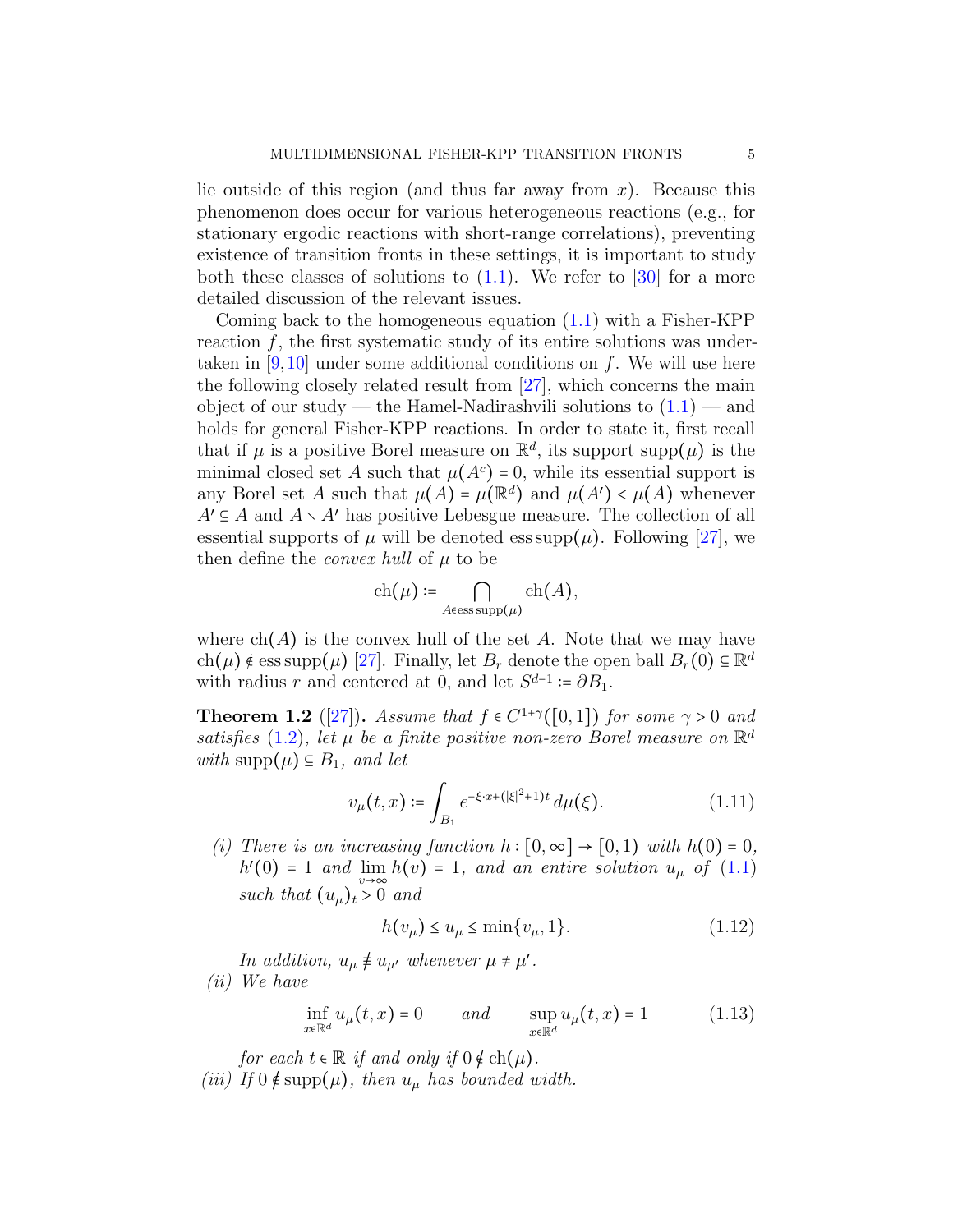*Remarks.* 1. If also  $f \in C^2([0,1])$  and it is concave, then [\[10,](#page-15-2) Theorem 1.2] shows that the solutions from (i) are precisely those entire solutions  $0 < u < 1$  satisfying  $(1.5)$ . We note that for such f,  $[10]$  also constructs entire solutions corresponding to some measures supported in  $\bar{B}_1$  but not in  $B_1$  (which then do not satisfy  $(1.5)$ ), namely those whose restriction to  $S^{d-1}$  $S^{d-1}$  $S^{d-1}$  is a finite sum of Dirac masses.<sup>1</sup>

2. Note that the functions  $e^{-\xi \cdot x + (\vert \xi \vert^2 + 1)t}$  and  $v_\mu$  from [\(1.11\)](#page-4-1) solve the linearization

$$
v_t = \Delta v + v
$$
  
of (1.1) at  $u = 0$ . Moreover, if we denote  $c_{|\xi|} := |\xi| + \frac{1}{|\xi|}$  for  $\xi \neq 0$ , then  

$$
e^{-\xi \cdot x + (|\xi|^2 + 1)t} = e^{-\xi \cdot x + |\xi| c_{|\xi|} t} = e^{-\xi \cdot (x - \frac{\xi}{|\xi|} c_{|\xi|} t)}.
$$

So this is an exponential that moves with speed  $c_{|\xi|}$  in the direction  $\frac{\xi}{|\xi|}$ .

3. (ii) and [\(1.10\)](#page-3-1) show that  $0 \notin ch(\mu)$  is a necessary condition for  $u_{\mu}$ to be a transition front.

4. This result, and thus also Theorem [1.3](#page-6-0) below, holds for f satisfying [\(1.2\)](#page-0-1) which is only Lipschitz, as long as  $f(u) \ge g(u)$  on [0,1] for some  $g \in C^{1}([0,1])$  such that  $g(0) = g(1) = 0, g'(0) = 1, g(u) > 0$  and  $g'(u) \le 1$ on  $(0, 1)$ , and  $\int_0^1$  $\frac{u-g(u)}{u^2}du < \infty$  [\[27\]](#page-16-1). We note that if  $f \in C^{1+\gamma}([0,1])$ satisfies [\(1.2\)](#page-0-1), then there exists such function g with  $g(u) = u - Cu^{1+\gamma}$ for some C and all small  $u \geq 0$ .

We now turn to our main result, an almost complete characterization of transition fronts as well as transition solutions with bounded width within the class of the solutions from Theorem [1.2.](#page-4-0) Recall that if  $f \in C^2([0,1])$  is concave and  $f'(1) < 0$ , then this class coincides with the class of Hamel-Nadirashvili solutions. In one dimension  $d = 1$  and under these extra hypotheses, a complete characterization of transition fronts among all the solutions from [\[10\]](#page-15-2) was recently obtained by Hamel and Rossi [\[12\]](#page-16-6). (These solutions are then parametrized by finite positive nonzero Borel measures  $\mu$  on the interval  $[-1,1] = \bar{B}_1$ , or on  $(-2,2)^c \cup {\infty}$ after the transformation  $\xi \mapsto (1+|\xi|^{-2})\overline{\xi}$  mentioned above.) They proved<br>that the solution  $\overline{\xi}$  is a transition front if and only if  $\overline{\xi}$  (i)  $\overline{\xi}$  [ 1.0) that the solution  $u_{\mu}$  is a transition front if and only if supp $(\mu) \subseteq [-1, 0)$ or supp $(\mu) \subseteq (0,1]$ . In several dimensions, this task is considerably more challenging because the geometry of  $B_1$  is more complicated there. In fact, we are not aware of any relevant previous results for Fisher-KPP reactions. We note that transition fronts and transition solutions with bounded width for ignition and bistable reactions satisfying very mild hypotheses were proved to increase in time [\[3,](#page-15-4) [30\]](#page-16-4), and examples

<span id="page-5-0"></span><sup>&</sup>lt;sup>1</sup>In fact, the measures in [\[10\]](#page-15-2) are supported in  $B_2^c \cup \{\infty\}$  but the map  $\xi \mapsto (1+|\xi|^{-2})\xi$ establishes the relevant correspondence between  $\overline{B}_1$  and  $B_2^c \cup \{\infty\}$ .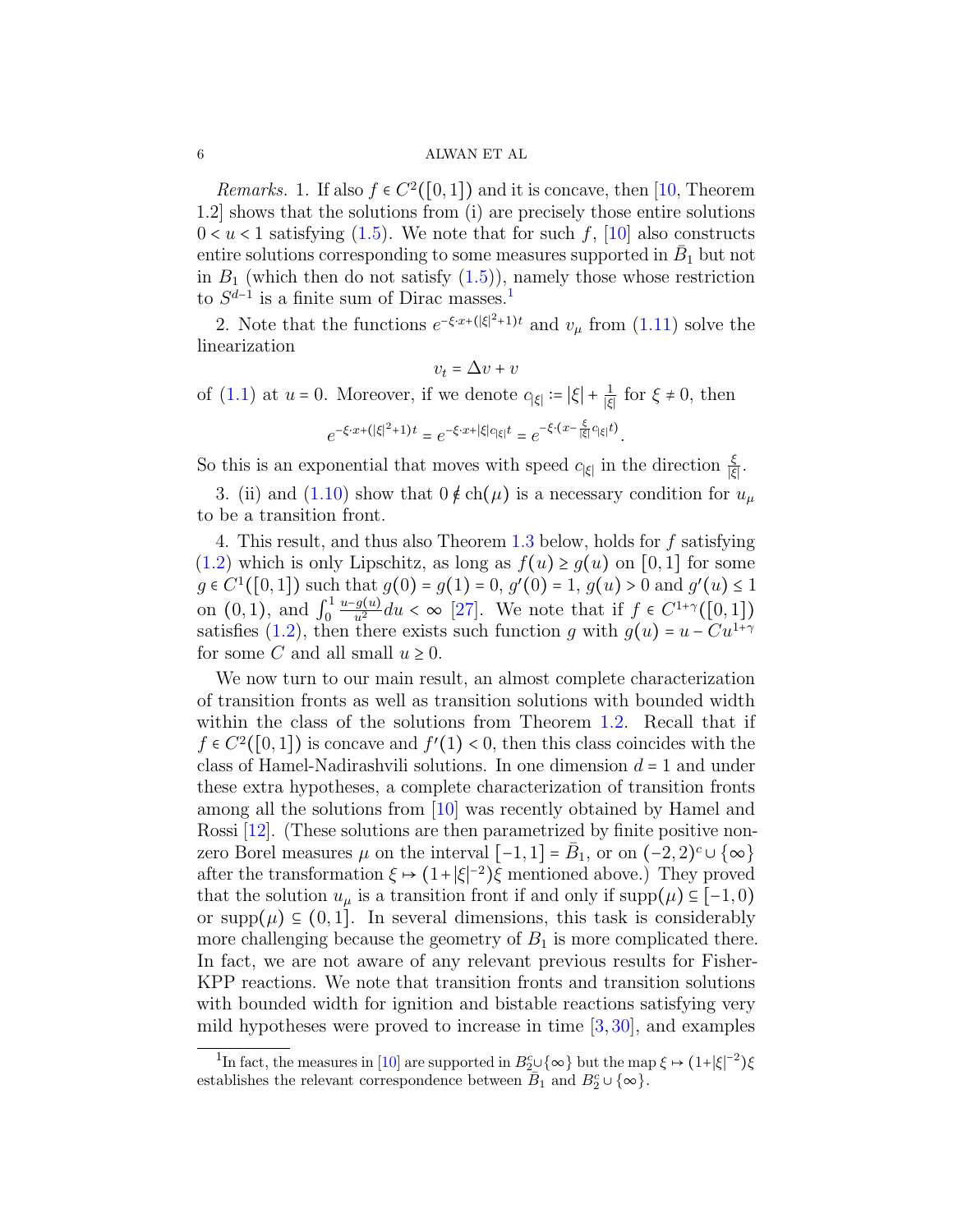of transition fronts for homogeneous bistable reactions that are not traveling fronts were recently constructed in [\[8\]](#page-15-7).

For  $\zeta \in S^{d-1}$  and  $\alpha \in [0,1]$ , let

$$
\mathcal{W}_{\alpha,\zeta} \coloneqq \{x \in \mathbb{R}^d : x \cdot \zeta \ge \alpha |x|\},\
$$

which is a closed cone with axis  $\zeta$  when  $\alpha > 0$ , while  $\mathcal{W}_{0,\zeta}$  is the closed half-space with inner normal  $\zeta$ . We will also call an *upright cone* 

$$
\mathcal{W}_{\alpha} \coloneqq \mathcal{W}_{\alpha, e_d} = \{ x \in \mathbb{R}^d : x_d \ge \alpha |x| \}. \tag{1.14}
$$

<span id="page-6-0"></span>**Theorem 1.3.** Let  $f, \mu, u_\mu$  be as in Theorem [1.2.](#page-4-0)

(*i*) If there are  $\zeta \in S^{d-1}$  and  $\alpha > 0$  such that

<span id="page-6-1"></span>
$$
0 \notin \operatorname{supp}(\mu) \subseteq \mathcal{W}_{\alpha,\zeta},\tag{H1}
$$

then  $u_{\mu}$  is a transition front (and hence also a transition solution with bounded width).

(*ii*) If there are  $\zeta \in S^{d-1}$  and  $\alpha > 0$  such that

<span id="page-6-2"></span>
$$
0 \in \operatorname{supp}(\mu) \subseteq \mathcal{W}_{\alpha,\zeta},\tag{H2}
$$

then  $u_{\mu}$  is not a transition solution with bounded width (and hence also not a transition front).

(iii) If

$$
supp(\mu) \notin \mathcal{W}_{0,\zeta} \quad \text{for each } \zeta \in S^{d-1}, \tag{H3}
$$

then  $u_{\mu}$  is a transition solution with bounded width but not a transition front.

Notice that the only cases of measures from Theorem [1.2](#page-4-0) not covered by this result are those supported in some half-space  $\mathcal{W}_{0,\zeta}$  but not in any cone  $\mathcal{W}_{\alpha,\zeta}$  with  $\alpha > 0$ . We can still say something in this case: if  $0 \notin \text{supp}(\mu)$ , then Theorem [1.2\(](#page-4-0)iii) shows that  $u_{\mu}$  is a transition solution with bounded width, and we also conjecture that  $u_{\mu}$  is not a transition front. However, if  $0 \in \text{supp}(\mu)$ , then determining whether  $u_{\mu}$ is a transition front and/or a transition solution with bounded width will likely be a very delicate question.

We prove the three parts of Theorem [1.3](#page-6-0) in the following three sections, leaving some technical lemmas for the Appendix.

Acknowledgements: AZ was supported in part by NSF grants DMS-1656269 and DMS-1652284. AA and JL were supported in part by NSF grant DMS-1147523. ZH and ZT were supported in part by NSF grant DMS-1656269. AA, ZH, and ZT gratefully acknowledge the hospitality of the Department of Mathematics at the University of Wisconsin–Madison during the REU "Differential Equations and Applied Mathematics", where this research originated.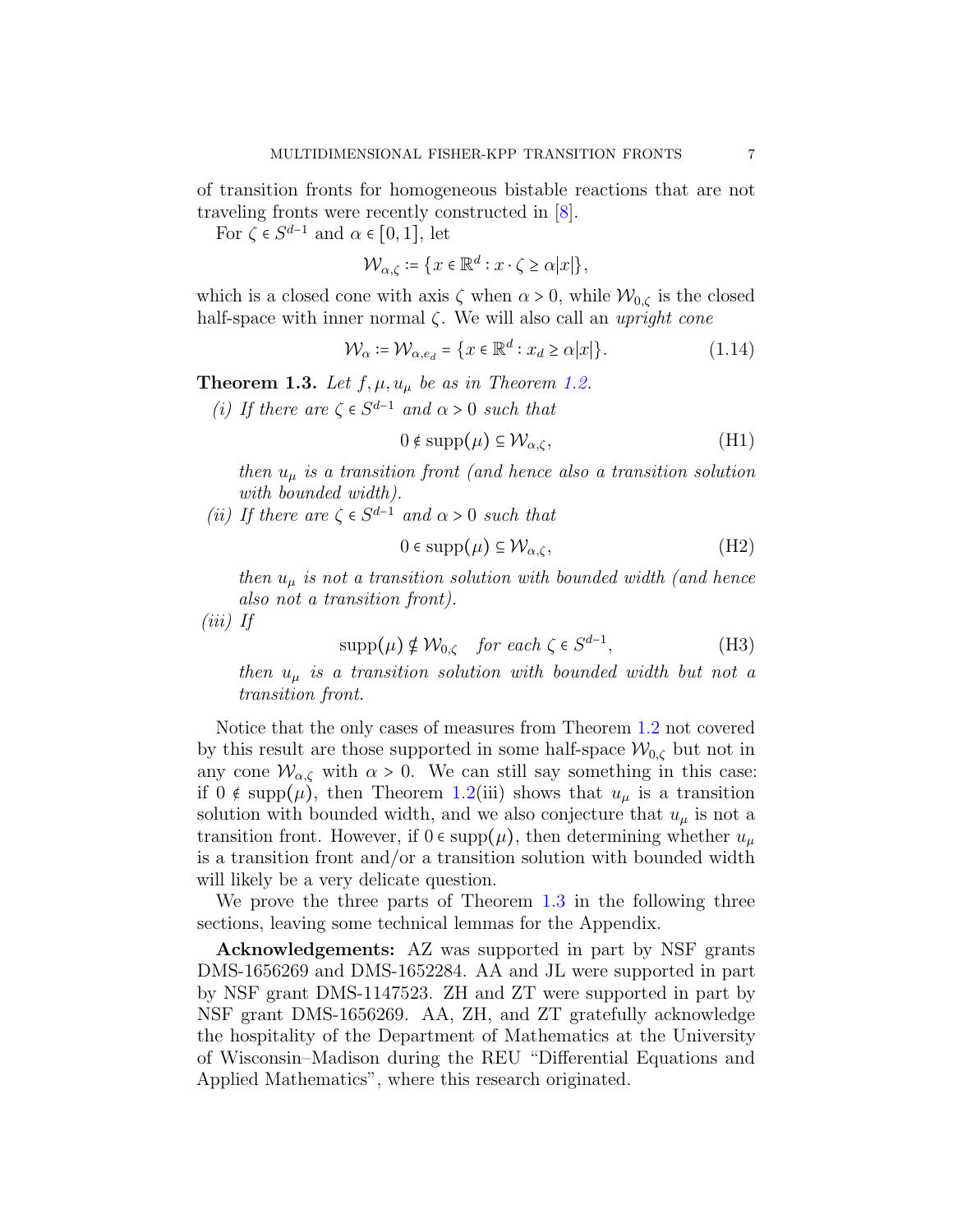2. PROOF OF THEOREM  $1.3(1)$  $1.3(1)$ 

We may assume without loss of generality that  $\zeta = e_d$ , so that the cone  $W_{\alpha,\zeta} = W_{\alpha}$  is upright. Then [\(H1\)](#page-6-1) implies there is  $\delta > 0$  such that

<span id="page-7-0"></span>
$$
supp(\mu) \subseteq \mathcal{W}_{\alpha} \cap A(\delta, 1), \tag{2.1}
$$

with  $A(r_1, r_2) \coloneqq B_{r_2} \setminus B_{r_1}$  an annulus. In particular,

$$
\inf\{x_d : x \in \text{supp}(\mu)\} \ge \alpha\delta > 0.
$$

Let us first show that  $u_{\mu}$  has bounded width (recall that each  $u_{\mu}$  is a transition solution). This follows immediately from Theorem [1.2](#page-4-0) but our argument will also be useful in the proof that  $u_{\mu}$  is a transition front. Let  $\epsilon \in \left(0, \frac{1}{2}\right)$  $\frac{1}{2}$  and  $x \in \Omega_{u_{\mu},\epsilon}(t)$ , and define  $s := (\alpha \delta)^{-1} \ln(h^{-1}(1-\epsilon)/\epsilon) \ge 0$ and  $x_s = x - s e_d$ . Here h is the  $\mu$ -dependent function from Theorem [1.2\(](#page-4-0)i) (and we note that  $h^{-1}(v) \ge v$ ). From [\(2.1\)](#page-7-0) we have

$$
v_{\mu}(t,x_s) = \int_{B_1} e^{s(\xi \cdot e_d)} e^{-\xi \cdot x + (|\xi|^2 + 1)t} d\mu(\xi) \ge e^{s\alpha \delta} \int_{B_1} e^{-\xi \cdot x + (|\xi|^2 + 1)t} d\mu(\xi),
$$

so the definition of s and  $(1.12)$  yield

$$
v_{\mu}(t,x_s) \geq \frac{h^{-1}(1-\epsilon)}{\epsilon}v_{\mu}(t,x) \geq \frac{h^{-1}(1-\epsilon)}{\epsilon}u_{\mu}(t,x) \geq h^{-1}(1-\epsilon).
$$

From [\(1.12\)](#page-4-2) we now have  $x_s \in \Omega_{u_\mu,1-\epsilon}(t)$ , so [\(1.7\)](#page-2-0) with  $u = u_\mu$  holds for each  $t \in \mathbb{R}$  and  $L_{\epsilon} := s + 1$ . Hence  $u_{\mu}$  is a transition solution with bounded width.

The verification of [\(1.8\)](#page-2-1) for  $u_{\mu}$  is analogous. If  $\epsilon \in (0, \frac{1}{2})$  $(\frac{1}{2})$  and  $x \in$  $\Omega'_{u_{\mu},1-\epsilon}(t)$ , then the above argument for  $x_s = x + s e_d$  yields

$$
v_{\mu}(t,x_s) \leq \frac{\epsilon}{h^{-1}(1-\epsilon)} v_{\mu}(t,x) \leq \frac{\epsilon}{h^{-1}(1-\epsilon)} h^{-1}(u_{\mu}(t,x)) \leq \epsilon.
$$

From  $(1.12)$  we now have  $x_s \in \Omega'_{u_\mu,\epsilon}(t)$ , so  $(1.8)$  with  $u = u_\mu$  holds for each  $t \in \mathbb{R}$  and  $L'_{\epsilon} := L_{\epsilon}$ .<br>Finally the less also

Finally, the last claim in Definition [1.1\(](#page-2-2)iii) is satisfied with  $\Gamma_t$  :=  ${x \in \mathbb{R}^d : v_\mu(t, x) = \frac{1}{2}}$  $\frac{1}{2}$  (which is a graph of a function of  $(x_1, \ldots, x_{d-1})$ ) because  $\text{supp}(\mu) \subseteq \mathcal{W}_\alpha \cap A(\delta, 1)$  implies  $(v_\mu)_{x_d} < 0$  and any  $L > L_{h(1/2)}$ . Indeed, if  $u_{\mu}(t,x) = \frac{1}{2}$  $\frac{1}{2}$ , then  $x \in \Omega'_{u_{\mu},1-h(1/2)}(t)$ , so [\(1.12\)](#page-4-2) and the above arguments show that  $v_{\mu}(t,x) \geq \frac{1}{2}$  $\frac{1}{2}$  as well as

$$
v_{\mu}(t, x + L_{h(1/2)}e_d) \leq h^{-1}\left(u_{\mu}(t, x + L_{h(1/2)}e_d)\right) \leq h^{-1}\left(h\left(\frac{1}{2}\right)\right) = \frac{1}{2}.
$$

Hence there is  $l \in [0, L_{h(1/2)}]$  such that  $x + le_d \in \Gamma_t$ , and it follows that  $u_{\mu}$  is indeed a transition front.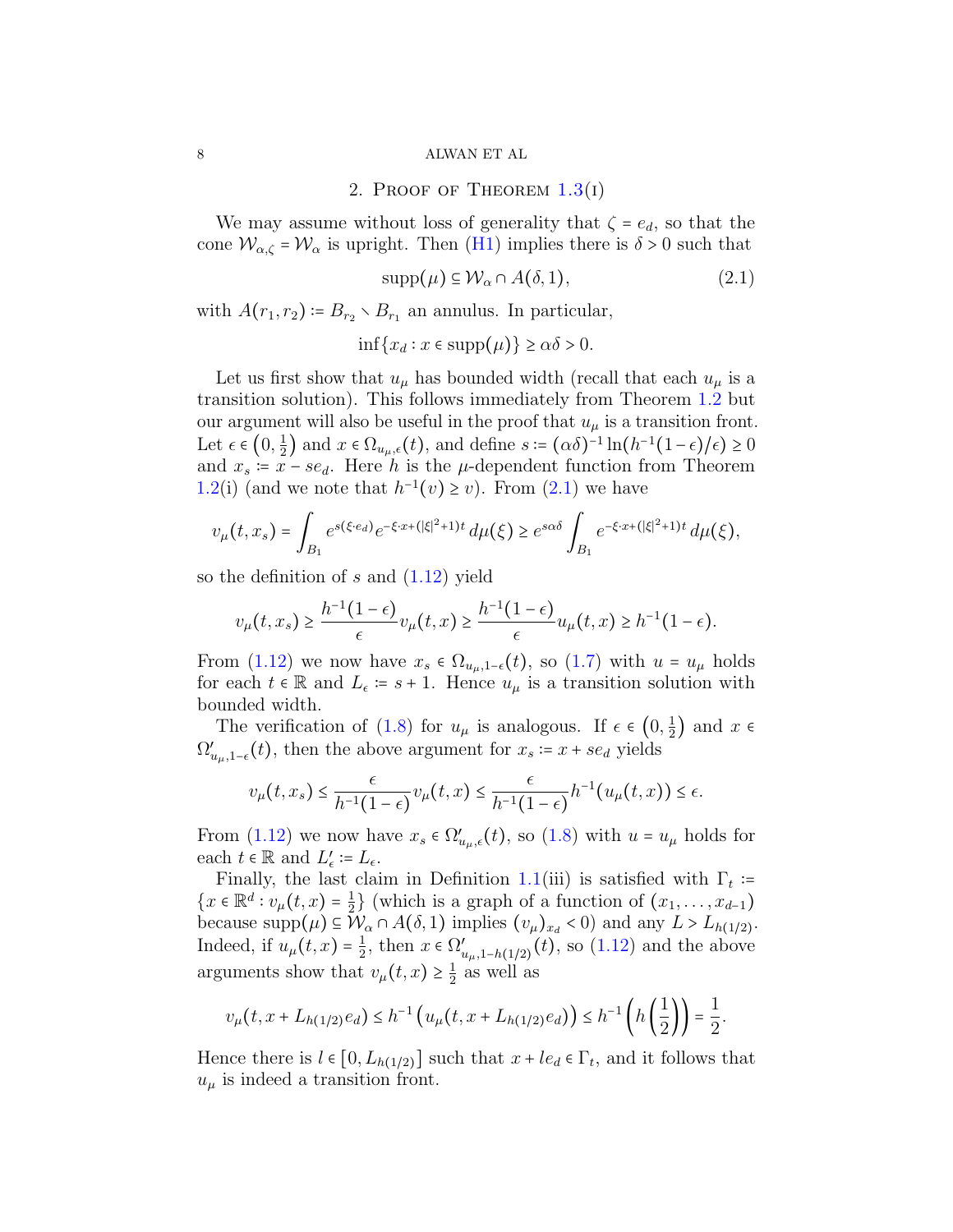# 3. PROOF OF THEOREM  $1.3(II)$  $1.3(II)$

We again assume without loss that  $\zeta = e_d$ , so the cone  $\mathcal{W}_{\alpha,\zeta} = \mathcal{W}_{\alpha}$  is upright, and let h be the  $\mu$ -dependent function from Theorem [1.2\(](#page-4-0)i). We will now show that the width of the transition zone of  $u_{\mu}$  becomes unbounded as  $t \to \infty$ , violating Definition [1.1\(](#page-2-2)ii). Thus,  $u_{\mu}$  is neither a transition solution with bounded width nor a transition front.

First consider the case  $\mu({0}) > 0$  and let  $t_0 = \ln(2\mu({0})).$  Then from the Lebesgue dominated convergence theorem, we have

$$
\lim_{x_d \to \infty} v_{\mu}(-t_0, x) = \mu(\{0\}) e^{-t_0} = \frac{1}{2} \qquad (\le v_{\mu}(-t_0, x) \text{ for all } x \in \mathbb{R}^d)
$$

locally uniformly in  $(x_1, \ldots, x_{d-1})$ . This and Theorem [1.2\(](#page-4-0)i) show that there is  $M < \infty$  such that  $u_\mu(-t_0, x) \in [h(\frac{1}{2}$  $(\frac{1}{2}), \frac{2}{3}$  $\frac{2}{3}$  whenever  $x_d > M$ . Thus  $L_{\min\{h(1/2),1/4\}}$  from [\(1.7\)](#page-2-0) with  $u = u_{\mu}$  cannot be finite and we are done.

Let us now assume  $\mu({0}) = 0$ , and fix any  $\varepsilon \in (0, \frac{1}{4})$  $(\frac{1}{4})$  such that  $h^{-1}(\varepsilon) \leq \frac{1}{4}$ <br>  $\therefore$  (t  $Y(t)$ )  $\frac{1}{4}$ . For each  $t \in \mathbb{R}$ , let  $X(t) = (0, \ldots, 0, s_t)$  be such that  $v_{\mu}(t, X(t)) = h^{-1}(\varepsilon)$ . This point is unique because supp $(\mu) \subseteq \mathcal{W}_{\alpha}$  and  $\mu(\Omega)$ .  $\Omega$  imply  $(\mu) \geq 0$ .  $\mu({0}) = 0$  imply  $(v_\mu)_{x_d} < 0$ .<br>Fix any  $\delta \in (0, 1)$  and le

Fix any  $\delta \in (0,1)$  and let  $\delta' \in (0,\delta)$  be such that  $c_{\delta'} \geq \frac{3}{\alpha}$  $\frac{3}{\alpha}c_{\delta}$ . For instance,  $\delta' = \frac{\alpha \delta}{6}$  works. Next let

$$
v_1(t,x) \coloneqq \int_{A(\delta,1)} e^{-\xi \cdot x + |\xi|c_{|\xi|}t} d\mu(\xi),
$$
  

$$
v_2(t,x) \coloneqq \int_{B_\delta} e^{-\xi \cdot x + |\xi|c_{|\xi|}t} d\mu(\xi),
$$
  

$$
v_3(t,x) \coloneqq \int_{B_{\delta'}} e^{-\xi \cdot x + |\xi|c_{|\xi|}t} d\mu(\xi),
$$

so that  $v_{\mu} = v_1 + v_2$ . Note also that  $(v_j)_{x_d} < 0$  for  $j = 1, 2, 3$ .

Let now  $r_t = \frac{2}{\alpha}$  $\frac{2}{\alpha}c_{\delta}t$  and  $Y(t) = (0, \ldots, 0, r_t)$ . Then from  $c_{|\xi|}$  being  $(0, 1]$  we obtain for any  $\xi \in M$ ,  $\alpha A(\delta, 1)$  and  $t > 0$ decreasing in  $|\xi| \in (0,1]$ , we obtain for any  $\xi \in \mathcal{W}_\alpha \cap A(\delta,1)$  and  $t \geq 0$ ,

$$
-\xi \cdot Y(t) + |\xi|c_{|\xi|}t \leq -|\xi|(\alpha r_t - c_\delta t) \leq -\delta c_\delta t \leq -t.
$$

On the other hand, for  $\xi \in \mathcal{W}_{\alpha} \cap B_{\delta'}$  and  $t > 0$  we obtain

$$
-\xi \cdot Y(t) + |\xi|c_{|\xi|}t \ge |\xi|(c_{\delta'}t - r_t) \ge \frac{|\xi|c_{\delta}}{\alpha}t.
$$

From these,  $\mu([W_{\alpha} \cap B_{\delta'}] \setminus \{0\}) > 0$ , and the Lebesgue dominated convergence theorem it follows that

$$
\lim_{t\to\infty}v_1(t,Y(t))=0\qquad\text{and}\qquad\lim_{t\to\infty}v_3(t,Y(t))=\infty.
$$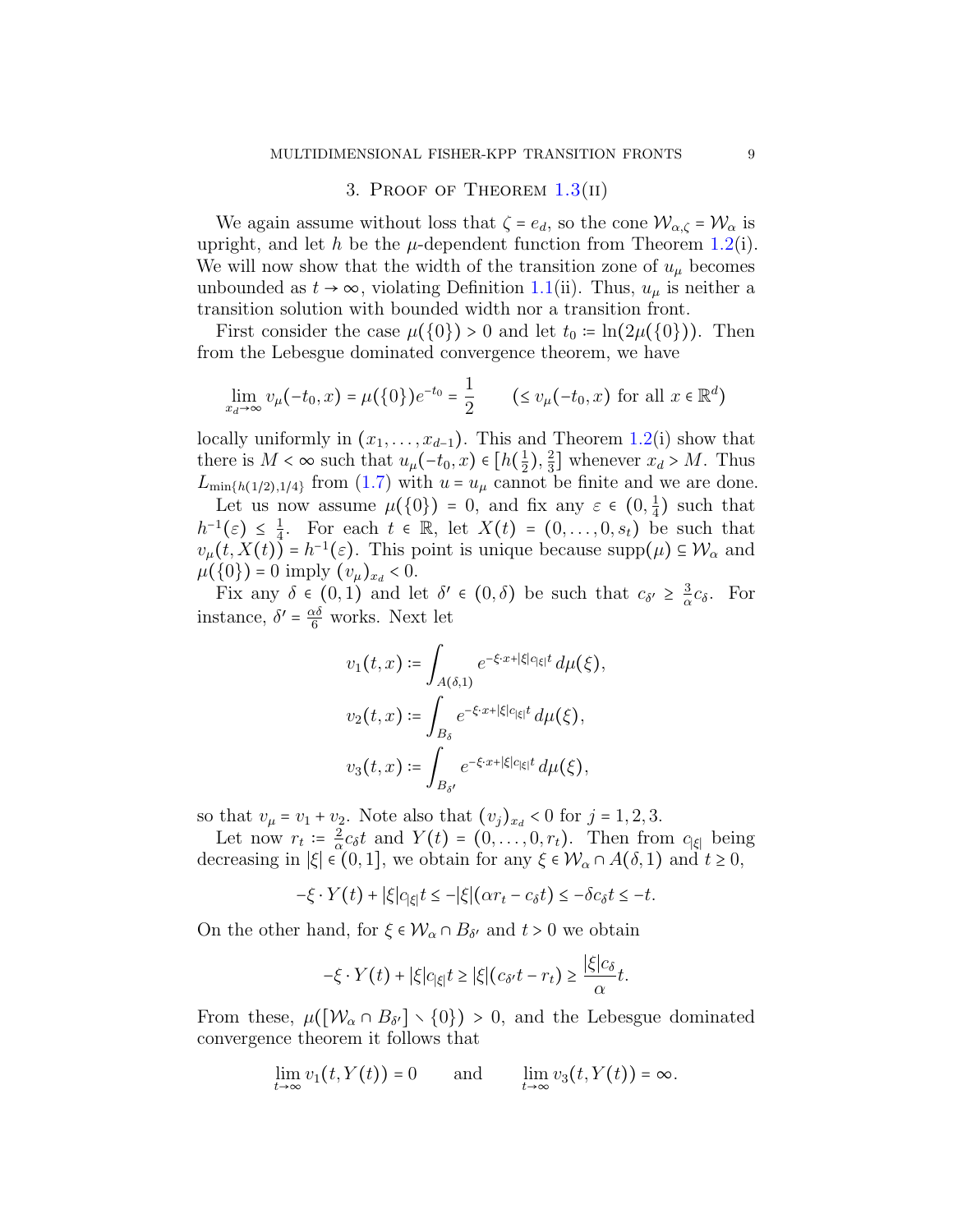Therefore  $s_t > r_t$  and  $\lim_{t\to\infty} v_1(t, X(t)) = 0$ . But then from  $v_\mu = v_1 + v_2$ ,  $|\nabla v_1| \leq \sqrt{d}v_1$ ,  $|\nabla v_2| \leq \sqrt{d}\delta v_2$ , and  $v_\mu(t, X(t)) \leq \frac{1}{4}$  $\frac{1}{4}$  it follows that

$$
\lim_{t \to \infty} \sup_{y \in B_{d^{-1/2}\delta^{-1} \ln 2}} v_{\mu}(t, X(t) + y) \le \frac{1}{2}.
$$

Then since  $v_{\mu}(t, X(t)) = h^{-1}(\varepsilon)$ , applying Theorem [1.2\(](#page-4-0)i) shows that  $u_{\mu}(t, X(t)) \geq \varepsilon$  and

$$
\lim_{t\to\infty}\sup_{y\in B_{d^{-1/2}\delta^{-1}\ln 2}}u_{\mu}(t,X(t)+y)\leq \frac{1}{2}.
$$

This shows that  $L_{\varepsilon}$  from [\(1.7\)](#page-2-0) with  $u = u_{\mu}$  must satisfy  $L_{\varepsilon} \geq d^{-1/2}\delta^{-1} \ln 2$ .<br>Since  $\delta > 0$  was exhitrant such  $L_{\varepsilon}$  as example suit and we are done. Since  $\delta > 0$  was arbitrary, such  $L_{\varepsilon} < \infty$  cannot exist and we are done.

4. PROOF OF THEOREM  $1.3(III)$  $1.3(III)$ 

Throughout this section, int(E) and  $\partial E$  denote the interior and boundary of a set  $E \subseteq \mathbb{R}^d$ . We split the proof in two parts.

4.1. Proof that  $u_{\mu}$  is not a transition front. This follows immediately from Theorem [1.2\(](#page-4-0)ii) and the following result.

<span id="page-9-0"></span>**Proposition 4.1.** If  $\mu$  satisfies [\(H3\)](#page-6-2), then  $0 \in \text{ch}(\mu)$ .

The proof of Proposition [4.1](#page-9-0) uses several results from convex analysis:

<span id="page-9-1"></span>**Lemma 4.2** (Section 9, Chapter 6, Theorem 3 in [\[4\]](#page-15-8)). Let  $S \subseteq \mathbb{R}^d$  be a nonempty compact set. Then  $0 \notin ch(S)$  if and only if there exists an  $\zeta \in S^{d-1}$  such that  $S \subseteq \text{int}(\mathcal{W}_{0,\zeta})$ .

<span id="page-9-2"></span>**Lemma 4.3** (Theorem  $\Delta_n$  in [\[7\]](#page-15-9)). If  $S \subseteq \mathbb{R}^d$  and  $x \in \text{int}(\text{ch}(S))$ , then there is  $S^* \subseteq S$  such that  $\text{card}(S^*) \leq 2d$  and  $x \in \text{int}(\text{ch}(S^*))$ .

Finally, we need a technical result concerning the stability of the convex hull of a finite set of points, which we prove in the Appendix.

<span id="page-9-3"></span>**Proposition 4.4.** If  $S^* = \{x_1, \ldots, x_k\} \subseteq \mathbb{R}^d$  and  $0 \in \text{int}(\text{ch}(S^*))$ , then there is  $\epsilon > 0$  such that for all  $y_i \in B_{\epsilon}(x_i)$ , we have  $0 \in \text{ch}(\{y_1, \ldots, y_k\})$ .

Proof of Proposition [4.1.](#page-9-0) By [\(H3\)](#page-6-2), supp $(\mu) \notin \text{int}(W_{0,\zeta})$  for any  $\zeta \in S^{d-1}$ .<br>Since supp $(\mu)$  is compacted more 4.2 involved that 0.5 ch(supp $(\mu)$ ). Since supp $(\mu)$  is compact, Lemma [4.2](#page-9-1) implies that  $0 \in \text{ch}(\text{supp}(\mu)).$ We cannot have  $0 \in \partial(\text{ch}(\text{supp}(\mu)))$  because then the convexity of  $ch(supp(\mu))$  would imply existence of a supporting hyperplane H of ch(supp( $\mu$ )) such that  $0 \in H$  (and then  $H = \partial \mathcal{W}_{0,\zeta}$  for some  $\zeta \in S^{d-1}$ ).<br>This implies that supp( $\mu$ )  $\in$  ob(supp( $\mu$ ))  $\in \mathcal{W}$ , rialding a contradio This implies that  $\text{supp}(\mu) \subseteq \text{ch}(\text{supp}(\mu)) \subseteq \mathcal{W}_{0,\zeta}$ , yielding a contradiction. Therefore  $0 \in \text{int}(\text{supp}(\mu))$ , and Lemma [4.3](#page-9-2) shows that there exist  $k \le 2d$  points  $\{x_1, \ldots, x_k\} \subseteq \text{supp}(\mu)$  such that

$$
0\in\mathrm{int}(\mathrm{ch}(\{x_1,\ldots,x_k\})).
$$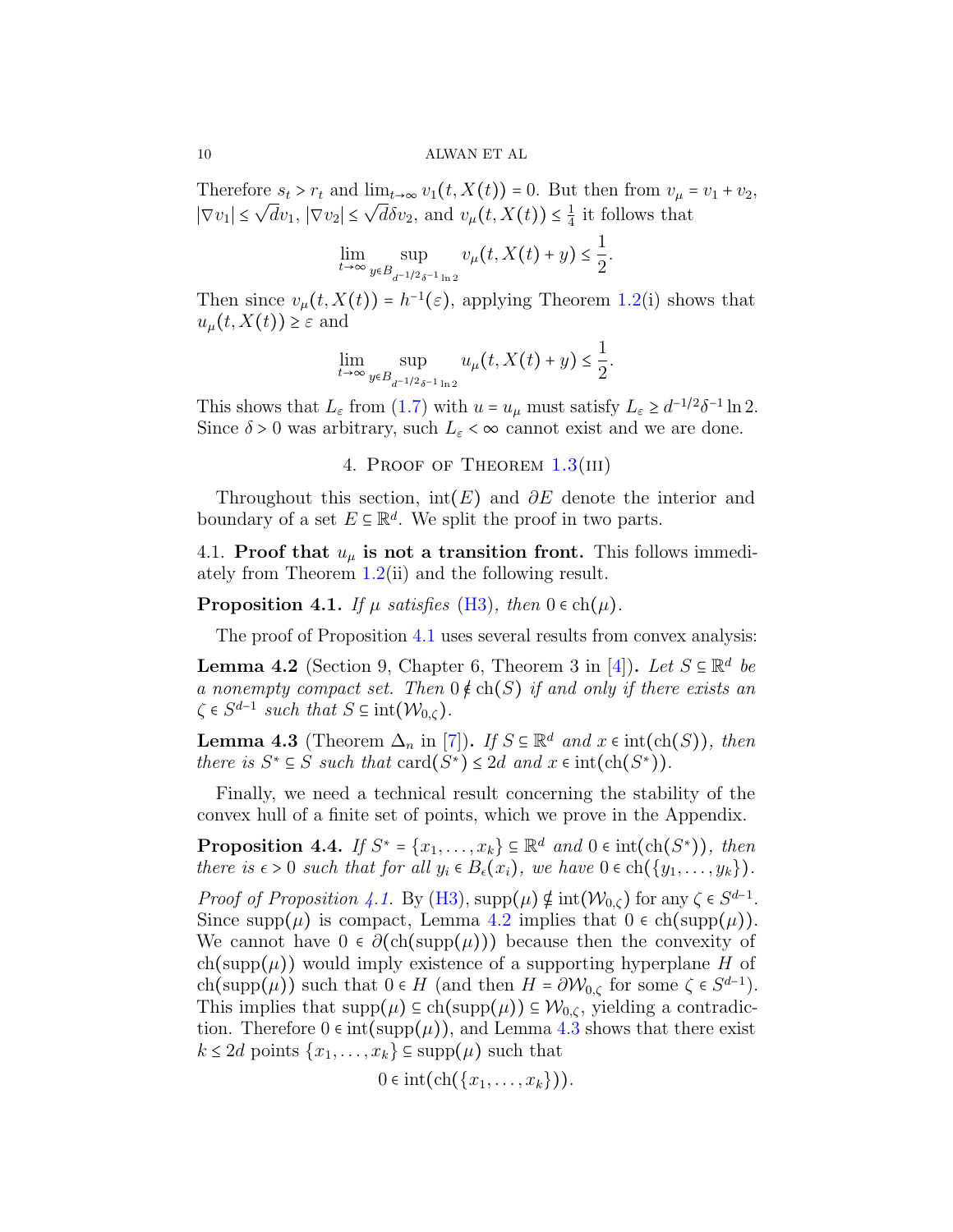By Proposition [4.4,](#page-9-3) there is  $\epsilon > 0$  such that  $0 \in ch({y_1, y_2, \ldots, y_k})$ whenever  $y_i \in B_{\epsilon}(x_i)$  for each  $i = 1, ..., k$ . Since any  $A \in \text{ess supp}(\mu)$ satisfies  $A \cap B_{\epsilon}(x_i) \neq \emptyset$  for each  $i = 1, ..., k$  (because  $x_i \in \text{supp}(\mu)$  and so  $\mu(B_{\epsilon}(x_i)) > 0$ , it follows that  $0 \in \text{ch}(A)$ . Therefore,  $0 \in \text{ch}(\mu)$ .

4.2. Proof that  $u_{\mu}$  is a transition solution with bounded width. Let us start with some preliminary lemmas. Note that we obviously have  $\mu(\mathcal{W}_{0,\zeta}^{c}) > 0$  for any  $\zeta \in S^{d-1}$ .

<span id="page-10-0"></span>**Lemma 4.5.** If  $\mu$  satisfies [\(H3\)](#page-6-2), then

$$
a^* := \inf_{\zeta \in S^{d-1}} \mu(\mathcal{W}_{0,\zeta}^c) > 0.
$$

*Proof.* If  $a^* = 0$ , then there is a sequence  $\{\zeta_n\} \subseteq S^{d-1}$  with  $\mu(\mathcal{W}_{0,\zeta_n}^c) < 2^{-n}$ for each *n*. By compactness of  $S^{d-1}$ , after passing to a subsequence we can assume that  $\zeta_n \to \zeta \in S^{d-1}$ . But

$$
\mathcal{W}_{0,\zeta}^c \subseteq \bigcap_{j=1}^{\infty} \bigcup_{n=j}^{\infty} \mathcal{W}_{0,\zeta_n}^c
$$

then yields  $\mu(\mathcal{W}_{0,\zeta}^c) = 0$ , a contradiction with [\(H3\)](#page-6-2). ■

For  $N \geq 1$ , let

$$
Z_N := \{ \zeta \in S^{d-1} : \mu(C_{N,\zeta}) > 0 \},\
$$

where for  $\zeta \in S^{d-1}$  we let

$$
C_{N,\zeta} \coloneqq \mathrm{int}(\mathcal{W}_{N^{-1},-\zeta} \cap A(N^{-1},1)).
$$

<span id="page-10-1"></span>**Lemma 4.6.** If  $\mu$  satisfies [\(H3\)](#page-6-2), then  $Z_N = S^{d-1}$  for some  $N \ge 1$ .

*Proof.* Note that  $Z_N$  is open in  $S^{d-1}$  for each  $N \ge 1$  because we have  $C_{N,\zeta} \subseteq \bigcup_{n=1}^{\infty} C_{N,\zeta_n}$  whenever  $\zeta_n \to \zeta$ . Since obviously  $Z_N \subseteq Z_{N+1}$  for each  $N$  is the late of  $Z_N$  is a degree ing aggregate of compact estate N, it follows that  $\{Z_K^c\}_{N=1}^{\infty}$  is a decreasing sequence of compact sets. If none of these is empty, then there exists  $\zeta \in S^{d-1} \setminus \bigcup_{N=1}^{\infty} Z_N$ , which<br>contradicts  $\mathcal{W}^c = \bigcup_{N=1}^{\infty} C_{N}$  and  $\mathcal{W}^{(M/c)} > 0$ contradicts  $\mathcal{W}_{0,\zeta}^c = \bigcup_{N=1}^{\infty} C_{N,\zeta}$  and  $\mu(\mathcal{W}_{0,\zeta}^c) > 0$ .

From this, similarly to Lemma [4.5,](#page-10-0) we obtain the following.

<span id="page-10-2"></span>**Lemma 4.7.** If  $\mu$  satisfies [\(H3\)](#page-6-2) and N is from Lemma [4.6,](#page-10-1) then

$$
b^* := \inf_{\zeta \in S^{d-1}} \mu(C_{N,\zeta}) > 0.
$$

From now on, we fix N from Lemma  $4.6$  and  $b^*$  from Lemma  $4.7$ (both depending on  $\mu$ ). We will now prove [\(1.7\)](#page-2-0) for  $u_{\mu}$ , first considering all large negative t.

<span id="page-10-3"></span>**Lemma 4.8.** If  $\mu$  satisfies [\(H3\)](#page-6-2) and  $\epsilon \in (0, \frac{1}{2})$  $(\frac{1}{2})$ , then there are  $K, T > 0$ such that  $u_{\mu}(t, x) \geq 1 - \epsilon$  whenever  $t \leq -T$  and  $|x| \geq K|t|$ .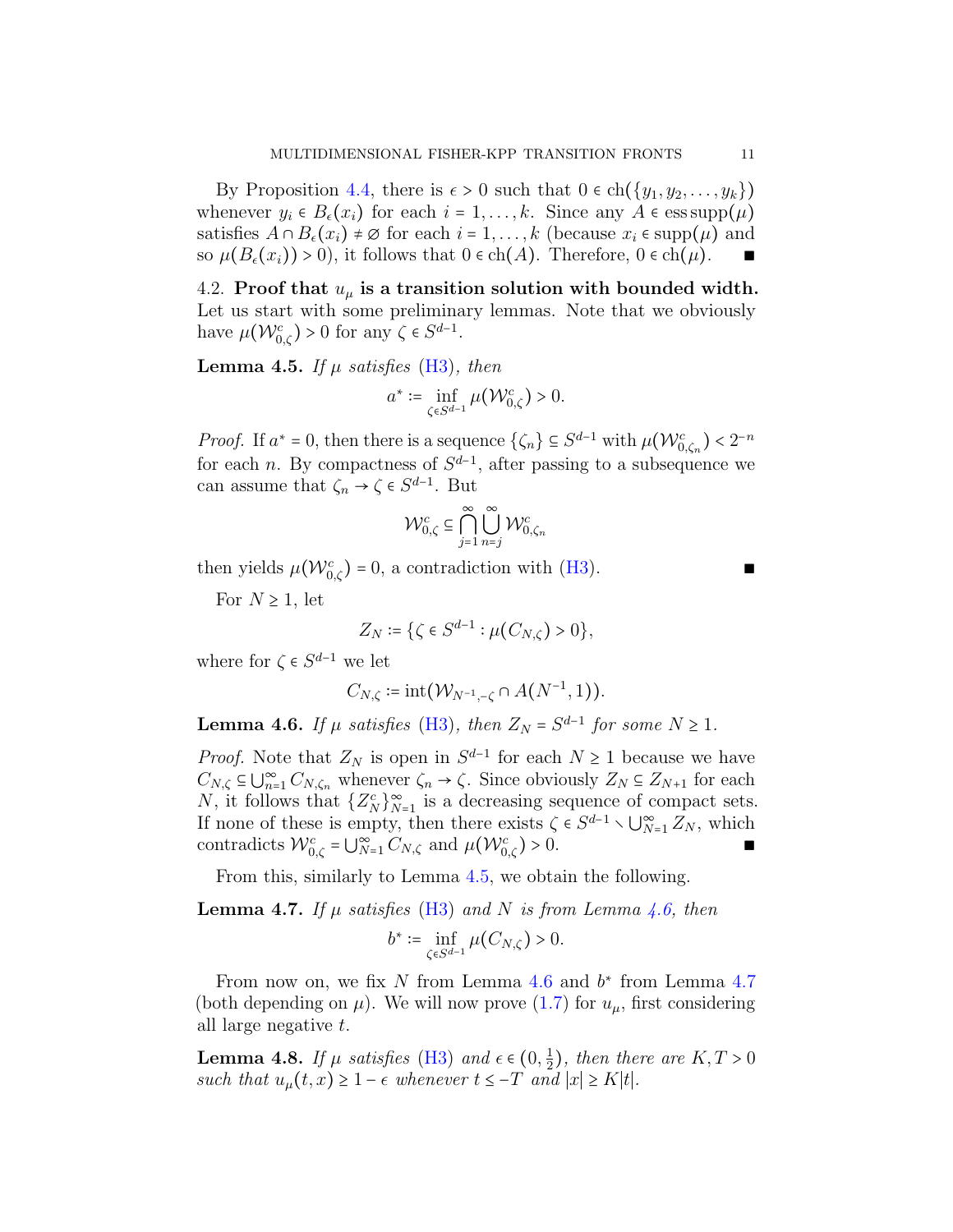*Proof.* Let  $K \coloneqq 3N^2$  and  $T \coloneqq \ln \frac{h^{-1}(1-\epsilon)}{h^*}$  $\frac{(1-\epsilon)}{b^*}$  (it suffices to consider  $\epsilon > 0$ such that  $1 - \epsilon > h(b^*)$ ). Since for any  $x \in \mathbb{R}^d \setminus \{0\}$  we obviously have

$$
\inf_{\xi \in C_{N, x|x|^{-1}}} \left( -\xi \cdot \frac{x}{|x|} \right) \ge \frac{1}{N^2},
$$

for any  $t \leq -T$  and  $x \in \mathbb{R}^d$  with  $|x| \geq K|t|$  we obtain

$$
v_{\mu}(t,x) = \int_{B_1} e^{-\xi \cdot x + (|\xi|^2 + 1)t} d\mu(\xi)
$$
  
\n
$$
\geq \int_{C_{N,x|x|^{-1}}} e^{|x|N^{-2} + 2t} d\mu(\xi)
$$
  
\n
$$
\geq e^{(KN^{-2}-2)|t|} \mu(C_{N,x|x|^{-1}})
$$
  
\n
$$
\geq e^T b^*
$$
  
\n
$$
= h^{-1}(1 - \epsilon).
$$

Theorem  $1.2(i)$  $1.2(i)$  now finishes the proof. ■

<span id="page-11-0"></span>**Lemma 4.9.** If  $\mu$  satisfies [\(H3\)](#page-6-2) and  $\epsilon \in (0, \frac{1}{2})$  $(\frac{1}{2})$ , then the following holds for any  $a > 0$ . There are  $T_a, \delta_a > 0$  such that if  $(t, x) \in (-\infty, -T_a] \times \mathbb{R}^d$ and  $u_{\mu}(t, x) < 1 - \epsilon$ , then

$$
\int_{B_{\delta_a}} e^{-\xi \cdot x + (|\xi|^2 + 1)t} \, d\mu(\xi) \le a.
$$

*Proof.* We can assume without loss that  $a \leq \mu(B_1)$ . Let K, T be from Lemma [4.8](#page-10-3) and define

$$
T_a := \max\left\{T, 1 + \left|\ln\frac{a}{\mu(B_1)}\right|\right\},\
$$

$$
\delta_a := \frac{1}{K}\left(1 - \frac{\left|\ln\frac{a}{\mu(B_1)}\right|}{T_a}\right) > 0.
$$

Since  $T_a \geq T$ , Lemma [4.8](#page-10-3) shows that for any  $(t, x)$  as above, we must have  $|x| < K|t|$ . We also have  $\delta_a K - 1 < 0$ , hence for any  $t \leq -T_a$  we find

$$
(\delta_a K - 1)|t| \le (\delta_a K - 1)T_a \le \ln \frac{a}{\mu(B_1)}.
$$

It follows that for  $(t, x)$  as above we obtain

$$
\int_{B_{\delta_a}} e^{-\xi \cdot x + (|\xi|^2 + 1)t} d\mu(\xi) \le \int_{B_{\delta_a}} e^{\delta_a K|t| + t} d\mu(\xi) \le e^{(\delta_a K - 1)|t|} \mu(B_1) \le a,
$$

and the proof is finished. ■

We can now prove [\(1.7\)](#page-2-0) for  $u = u_{\mu}$ .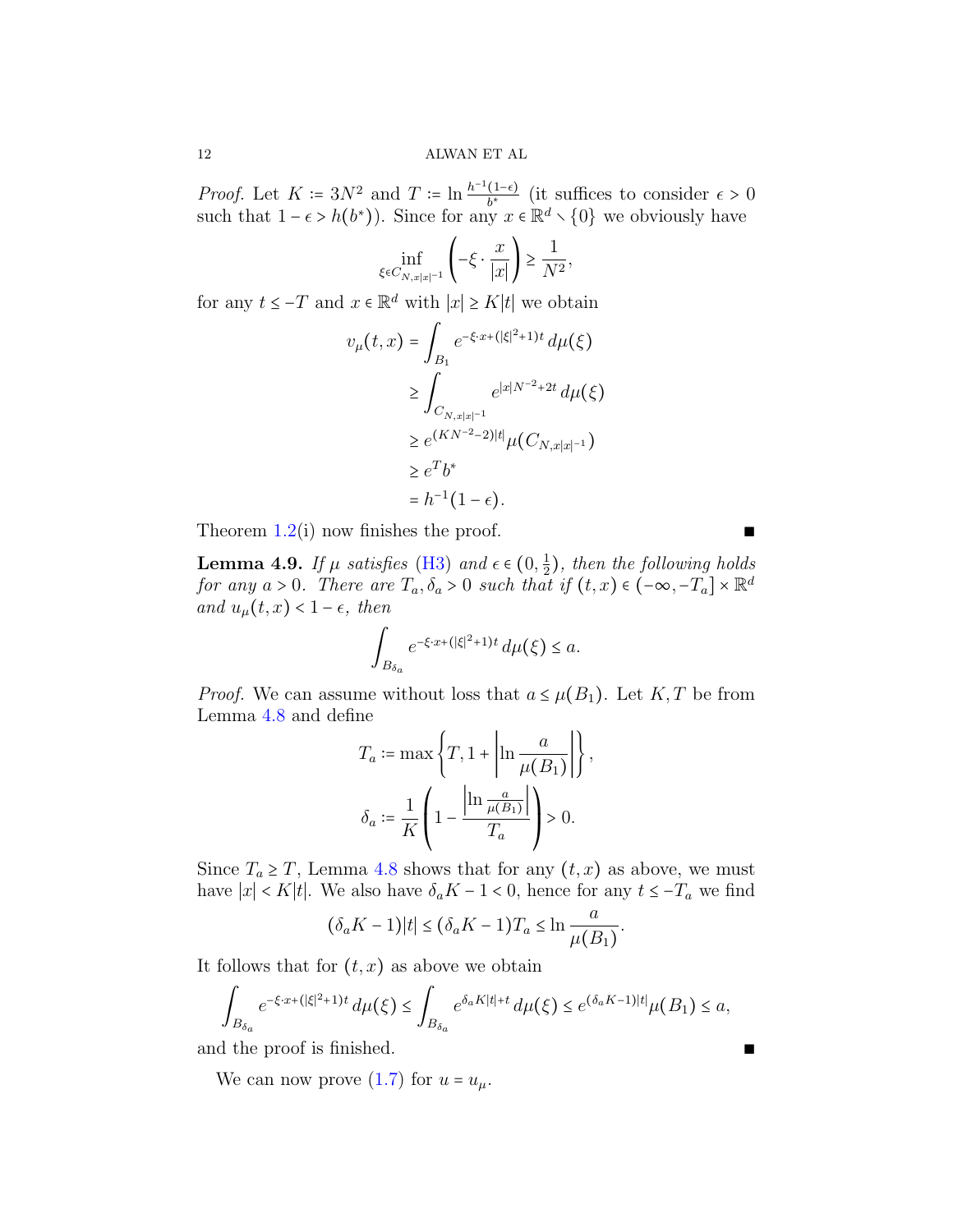**Proposition 4.10.** If  $\mu$  satisfies [\(H3\)](#page-6-2) and  $\epsilon \in (0, \frac{1}{2})$  $(\frac{1}{2})$ , then there is  $L_{\epsilon} < \infty$  such that for each  $t \in \mathbb{R}$ ,

$$
\Omega_{u_\mu,\epsilon}(t) \subseteq B_{L_{\epsilon}}(\Omega_{u_\mu,1-\epsilon}(t)).
$$

*Proof.* For any  $\zeta \in S^{d-1}$ , let

$$
Y_\zeta:=\left\{\xi\in B_1:\zeta\cdot\xi\geq \frac{|\xi|}{2}\right\}=\mathcal{W}_{1/2,\zeta}\cap B_1.
$$

Let also  $a \coloneqq \frac{\epsilon}{2}$  $\frac{\varepsilon}{2} |Y_{\zeta}| |B_1|^{-1}$  (note that  $|Y_{\zeta}|$  is independent of  $\zeta$ ) and let  $\delta_a, T_a$ be from Lemma [4.9.](#page-11-0)

We will first consider times  $t \leq -T_a$ . Fix any such t and let x be such that  $u_{\mu}(t,x) \geq \epsilon$ . Since  $v_{\mu}(t,x) \geq u_{\mu}(t,x) \geq \epsilon$ , there must be  $\zeta \in S^{d-1}$ such that

$$
\int_{Y_{\zeta}} e^{-\xi \cdot x + (|\xi|^2 + 1)t} \, d\mu(\xi) \ge 2a
$$

(otherwise integrate the opposite inequality in  $\zeta \in \mathbb{S}^{d-1}$  and get a contradiction). If  $\omega$  (*t*  $\infty$ )  $\zeta$ <sup>1</sup> as then I enough 4.0 shows that tradiction). If  $u_{\mu}(t, x) < 1 - \epsilon$ , then Lemma [4.9](#page-11-0) shows that

$$
\int_{Y_{\zeta} \cap A(\delta_a, 1)} e^{-\xi \cdot x + (|\xi|^2 + 1)t} d\mu(\xi) \ge \int_{Y_{\zeta}} e^{-\xi \cdot x + (|\xi|^2 + 1)t} d\mu(\xi) - \int_{B_{\delta_a}} e^{-\xi \cdot x + (|\xi|^2 + 1)t} d\mu(\xi)
$$
\n
$$
\ge 2a - a = a,
$$

hence for  $L_{\epsilon}^- := \frac{2}{\delta_{c}}$  $\frac{2}{\delta_a} \ln \frac{h^{-1}(1-\epsilon)}{a}$  $\frac{(1-\epsilon)}{a} > 0$  (recall that  $h(a) \leq a \leq \frac{\epsilon}{2}$  $\frac{\epsilon}{2} < 1 - \epsilon$ ) we have

$$
v_{\mu}(t, x - L_{\epsilon}^{-} \zeta) = \int_{B_1} e^{-\xi \cdot (x - L_{\epsilon}^{-} \zeta) + (|\xi|^{2} + 1)t} d\mu(\xi)
$$
  

$$
\geq \int_{Y_{\zeta} \cap A(\delta_{a}, 1)} e^{L_{\epsilon}^{-}(\xi \cdot \zeta)} e^{-\xi \cdot x + (|\xi|^{2} + 1)t} d\mu(\xi)
$$
  

$$
\geq e^{L_{\epsilon}^{-} \delta_{a}/2} a = h^{-1} (1 - \epsilon).
$$

So either  $u_{\mu}(t, x) \geq 1 - \epsilon$  or  $v_{\mu}(t, x - L_{\epsilon}^{-} \zeta) \geq 1 - \epsilon$ . If we now choose  $L_{\epsilon} \geq L_{\epsilon}$ , from Theorem [1.2\(](#page-4-0)i) we obtain the claim for all  $t \leq -T_a$ .

Let us now consider  $t > -T_a$ . For each  $\zeta \in S^{d-1}$  we obviously have

$$
\inf_{\xi \in C_{N,\zeta}} (-\xi \cdot \zeta) \ge \frac{1}{N^2}.
$$

Then for each  $s \ge L_{\epsilon}^+ := N^2 \left( \left| \ln \frac{h^{-1}(1-\epsilon)}{b^*} \right| \right)$  $\left(\frac{(1-\epsilon)}{b^*}\right) + 2T_a$  and  $t > -T_a$  we have

$$
v_{\mu}(t,s\zeta) \ge \int_{C_{N,\zeta}} e^{-\xi \cdot s\zeta - 2T_a} d\mu(\xi) \ge e^{sN^{-2} - 2T_a} \mu(C_{N,\zeta}) \ge e^{sN^{-2} - 2T_a} b^* \ge h^{-1} (1 - \epsilon).
$$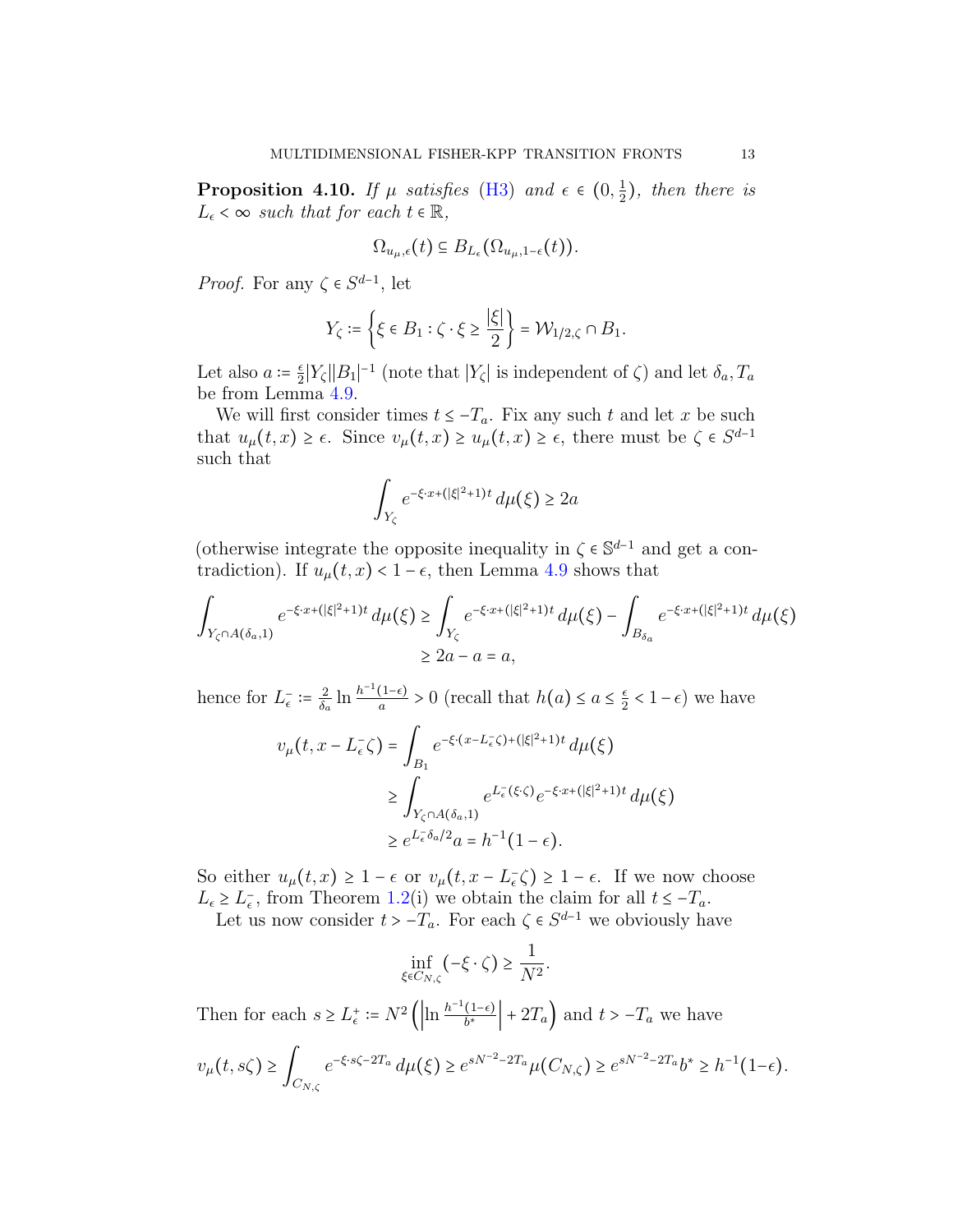Theorem [1.2\(](#page-4-0)i) then yields  $u_{\mu}(t, s\zeta) \geq 1 - \epsilon$  for all  $\zeta \in S^{d-1}$ ,  $s \geq L_{\epsilon}^{+}$ , and  $t > -T_a$ . Hence

$$
B_{L_{\epsilon}^+}^c \subseteq \Omega_{u_\mu,1-\epsilon}(t)
$$

for all  $t > -T_a$ , and the result follows with  $L_{\epsilon} := \max\{L_{\epsilon}^-, L_{\epsilon}^+\}.$  ■

Since each  $u_{\mu}$  is a transition solution it follows that  $u_{\mu}$  is indeed a transition solution with bounded width.

#### 5. Appendix

In this appendix, we prove Proposition [4.4.](#page-9-3) The proof uses two auxiliary lemmas:

<span id="page-13-0"></span>**Lemma 5.1.** If  $0 \in \text{int}(\text{ch}(\{x_1, \ldots, x_k\}))$ , then there are  $c_i > 0$  such that

$$
\sum_{i=1}^{k} c_i x_i = 0.
$$

*Proof.* There obviously are  $a_i \geq 0$  with  $\sum_{i=1}^k a_i = 1$  such that  $\sum_{i=1}^k a_i x_i = 0$ .<br>Since  $0 \leq int(\text{ch}(f(x_i, y_i)))$  there is  $\delta > 0$  such that we have  $\delta > 0$ . Since  $0 \in \text{int}(\text{ch}(\{x_1, \ldots, x_k\}))$ , there is  $\delta > 0$  such that we have  $-\delta x_i \in$ ch({ $x_1, \ldots, x_k$ }) for each i. Thus, each  $-\delta x_i$  may be written as a convex combination  $-\delta x_i = \sum_{j=1}^k b_{ij} x_j$ , with  $b_{ij} \ge 0$  and  $\sum_{j=1}^k b_{ij} = 1$ . Then

$$
0 = \sum_{i=1}^{k} a_i x_i + \sum_{i=1}^{k} \delta x_i + \sum_{i=1}^{k} -\delta x_i
$$
  
= 
$$
\sum_{i=1}^{k} (a_i + \delta) x_i + \sum_{i=1}^{k} \sum_{j=1}^{k} b_{ij} x_j
$$
  
= 
$$
\sum_{i=1}^{k} (a_i + \delta + \sum_{j=1}^{k} b_{ji}) x_i.
$$

Hence we can take  $c_i := a_i + \delta + \sum_{j=1}^k b_{ji} > 0$ .

<span id="page-13-1"></span>**Lemma 5.2.** If  $0 \in \text{int}(\text{ch}(\{x_1,\ldots,x_k\}))$ , then for any  $r > 0$  there is  $\epsilon > 0$  such that any  $p \in B_{\epsilon}$  can be written as

$$
p = \sum_{i=1}^{k} a_i x_i, \qquad \text{where } |a_i| \le r.
$$

Proof. There is  $\delta > 0$  such that  $B_{\delta} \subseteq ch({x_1, \ldots, x_k})$ . Then each  $z \in B_{\delta}$ can be written as  $z = \sum_{i=1}^{k} b_i x_i$ , where  $b_i \ge 0$  and  $\sum_{i=1}^{k} b_i = 1$ . Given  $r > 0$ , let  $\epsilon := r\delta$ . Then for any  $p \in B_{\epsilon}$  we have  $p = rz$  for some  $z \in B_{\delta}$ , so  $p = \sum_{i=1}^{k} (rb_i)x_i$  with some  $b_i \in [0,1]$ . The proof is finished. ■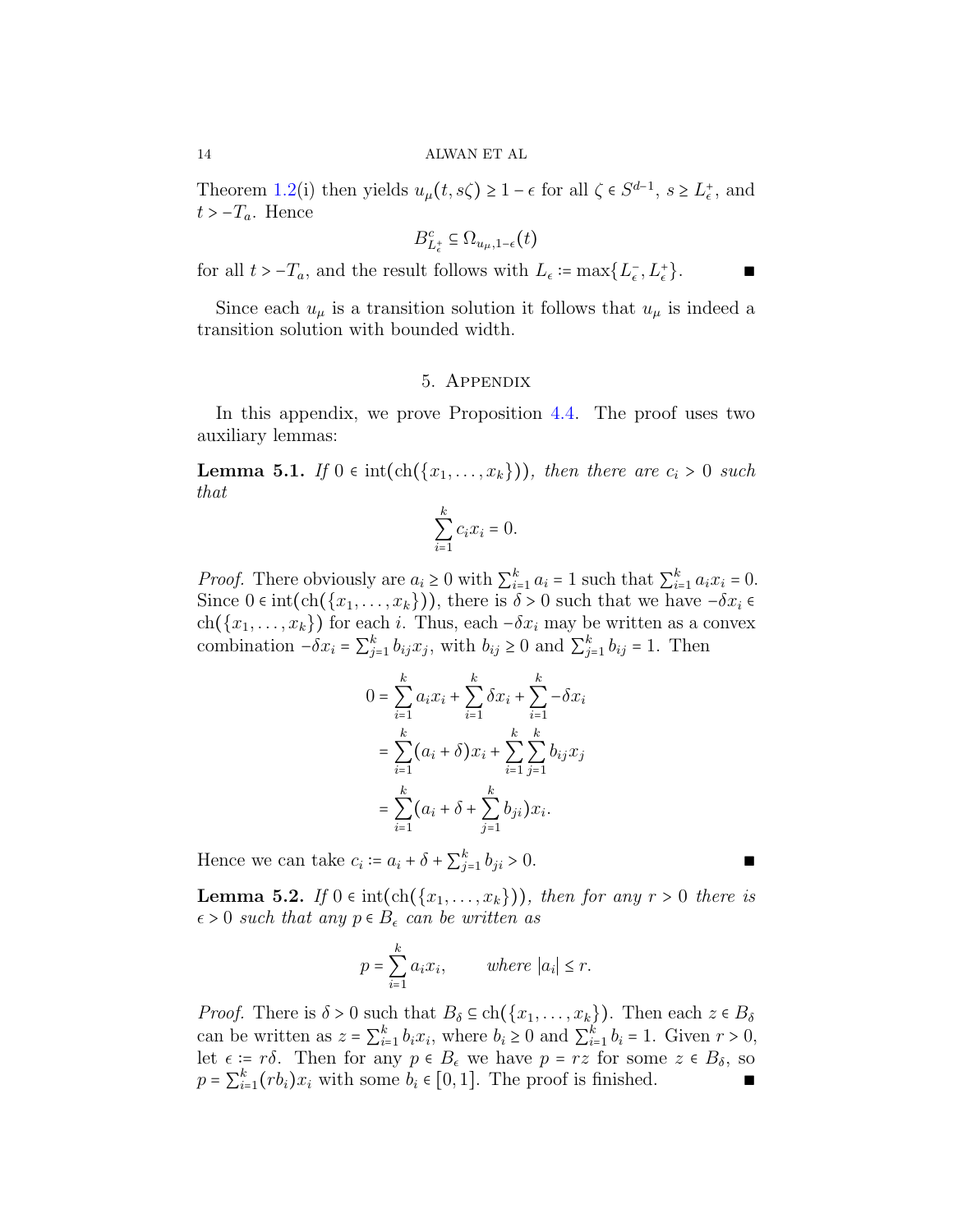*Proof of Proposition [4.4.](#page-9-3)* Let  $c_i > 0$   $(i = 1, \ldots, k)$  be as in Lemma [5.1.](#page-13-0) Consider the system of linear equations

$$
A\Theta := \begin{bmatrix} 1 + a_{11} & a_{12} & \dots & a_{1k} \\ a_{21} & 1 + a_{22} & \dots & a_{2k} \\ \vdots & \vdots & \ddots & \vdots \\ a_{k1} & a_{k2} & \dots & 1 + a_{kk} \end{bmatrix} \begin{bmatrix} \theta_1 \\ \theta_2 \\ \vdots \\ \theta_k \end{bmatrix} = \begin{bmatrix} c_1 \\ c_2 \\ \vdots \\ c_k \end{bmatrix}
$$

with some given  $a_{ij} \in \mathbb{R}$ . The determinant

$$
\det A = \begin{vmatrix} 1 + a_{11} & a_{12} & \cdots & a_{1k} \\ a_{21} & 1 + a_{22} & \cdots & a_{2k} \\ \vdots & \vdots & \ddots & \vdots \\ a_{k1} & a_{k2} & \cdots & 1 + a_{kk} \end{vmatrix}
$$

is a continuous function of the  $a_{ij}$  and equals 1 when they all vanish. Thus, there is  $r_0 > 0$  such that  $\max_{i,j} |a_{ij}| \leq r_0$  implies  $\det A > 0$ . Similarly,

$$
\det M_l = \begin{vmatrix} 1 + a_{11} & \cdots & a_{1(l-1)} & c_1 & a_{1(l+1)} & \cdots & a_{1k} \\ a_{21} & \cdots & a_{2(l-1)} & c_2 & a_{2(l+1)} & \cdots & a_{2k} \\ \vdots & \vdots & \vdots & \vdots & \vdots & \vdots \\ a_{k1} & \cdots & a_{k(l-1)} & c_k & a_{k(l+1)} & \cdots & 1 + a_{kk} \end{vmatrix}
$$

depends continuously on the  $a_{ij}$  and equals  $c_l > 0$  when they all vanish. Thus, there is  $r_1 > 0$  such that  $\max_{i,j} |a_{ij}| \leq r_1$  implies  $\max_l \det M_l > 0$ .

Let  $r \coloneqq \min\{r_0, r_1\}$ , and let  $\epsilon > 0$  be as in Lemma [5.2.](#page-13-1) Let  $y_j \in B_\epsilon(x_j)$ be arbitrary and denote  $p_j := y_j - x_j$ . Then Lemma [5.2](#page-13-1) shows that each  $p_j$  can be written as

$$
p_j = \sum_{i=1}^k a_{ij} x_i, \quad \text{with } |a_{ij}| \le r.
$$

Finally, for each  $j = 1, \ldots, k$  let

$$
\theta_j \coloneqq \frac{\det M_j}{\det A} > 0,
$$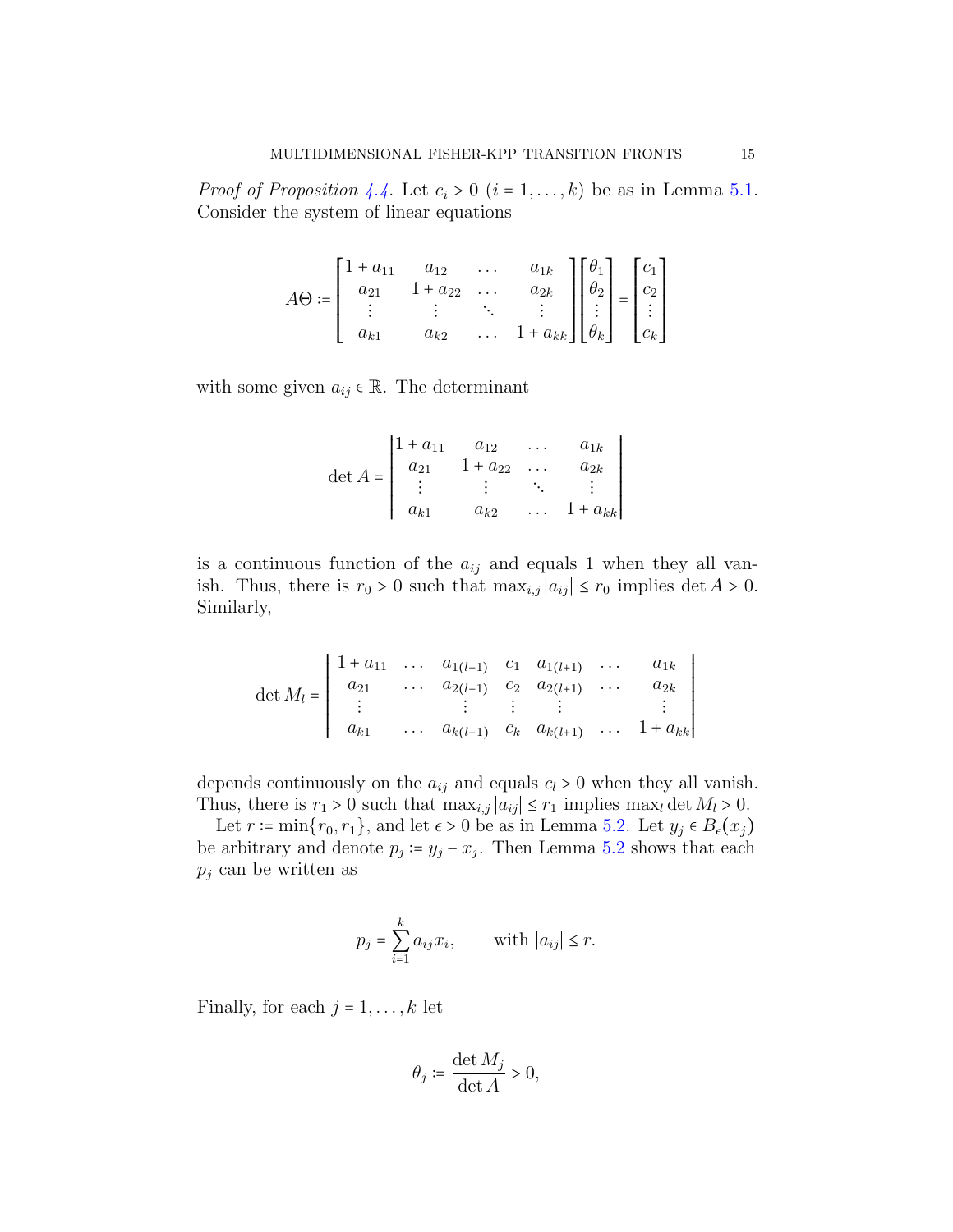so that  $\Theta = (\theta_1, \dots, \theta_k)$  is the (unique) solution of the above system (by Cramer's rule). Then

$$
\sum_{j=1}^{k} \theta_j y_j = \sum_{j=1}^{k} \theta_j (x_j + p_j)
$$
  
= 
$$
\sum_{j=1}^{k} \theta_j x_j + \sum_{j=1}^{k} \theta_j \sum_{i=1}^{k} a_{ij} x_i
$$
  
= 
$$
\sum_{i=1}^{k} \theta_i x_i + \sum_{i=1}^{k} \Big[ \sum_{j=1}^{k} a_{ij} \theta_j x_i \Big]
$$
  
= 
$$
\sum_{i=1}^{k} \Big[ \theta_i + \sum_{j=1}^{k} a_{ij} \theta_j \Big] x_i
$$
  
= 
$$
\sum_{i=1}^{k} c_i x_i = 0.
$$

Normalizing now yields the desired convex combination

$$
0 = \sum_{j=1}^{k} \frac{\theta_j}{\sum_{i=1}^{k} \theta_i} y_j,
$$

and the proof is finished.

## **REFERENCES**

- <span id="page-15-1"></span>[1] D.G. Aronson and H.F. Weinberger, Multidimensional nonlinear diffusion arising in population genetics, Adv. in Math.  $30$  (1978), 33-76.
- <span id="page-15-3"></span>[2] H. Berestycki and F. Hamel, Generalized travelling waves for reaction-diffusion equations, Perspectives in nonlinear partial differential equations, Contemp. Math. 446 (2007), 101–123.
- <span id="page-15-4"></span>[3] H. Berestycki and F. Hamel, Generalized transition waves and their properties, Comm. Pure Appl. Math. 65(5) (2012), 592–648.
- <span id="page-15-8"></span>[4] W. Cheney and D. Kincaid, Numerical analysis: Mathematics of scientific computing, Brooks/Cole Publishing Co., Grove, CA, 2nd edition,  $(1996)$ ,  $xii+804$ .
- <span id="page-15-5"></span>[5] W. Ding, F. Hamel, and X.-Q. Zhao, Transition fronts for periodic bistable reaction-diffusion equations, Calc. Var. Part. Diff. Equations 54 (2015), 2517– 2551.
- <span id="page-15-0"></span>[6] R.A. Fisher, The advance of advantageous genes, Ann. Eugenics 7 (1937), 335– 361.
- <span id="page-15-9"></span>[7] W. Gustin, On the interior of the convex hull of a Euclidean set, Bull. Amer. Math. Soc. **53** (1947), 299–301.
- <span id="page-15-7"></span>[8] F. Hamel, *Bistable transition fronts in*  $R^N$ , Adv. Math. **289** (2016), 279-344.
- <span id="page-15-6"></span>[9] F. Hamel and N. Nadirashvili, Entire solutions of the KPP equation Comm. Pure Appl. Math. 52(10) (1999), 1255–1276.
- <span id="page-15-2"></span>[10] F. Hamel and N. Nadirashvili, Travelling fronts and entire solutions of the Fisher-KPP equation in  $\mathbb{R}^N$  Arch. Ration. Mech. Anal. 157(2) (2001), 91-163.